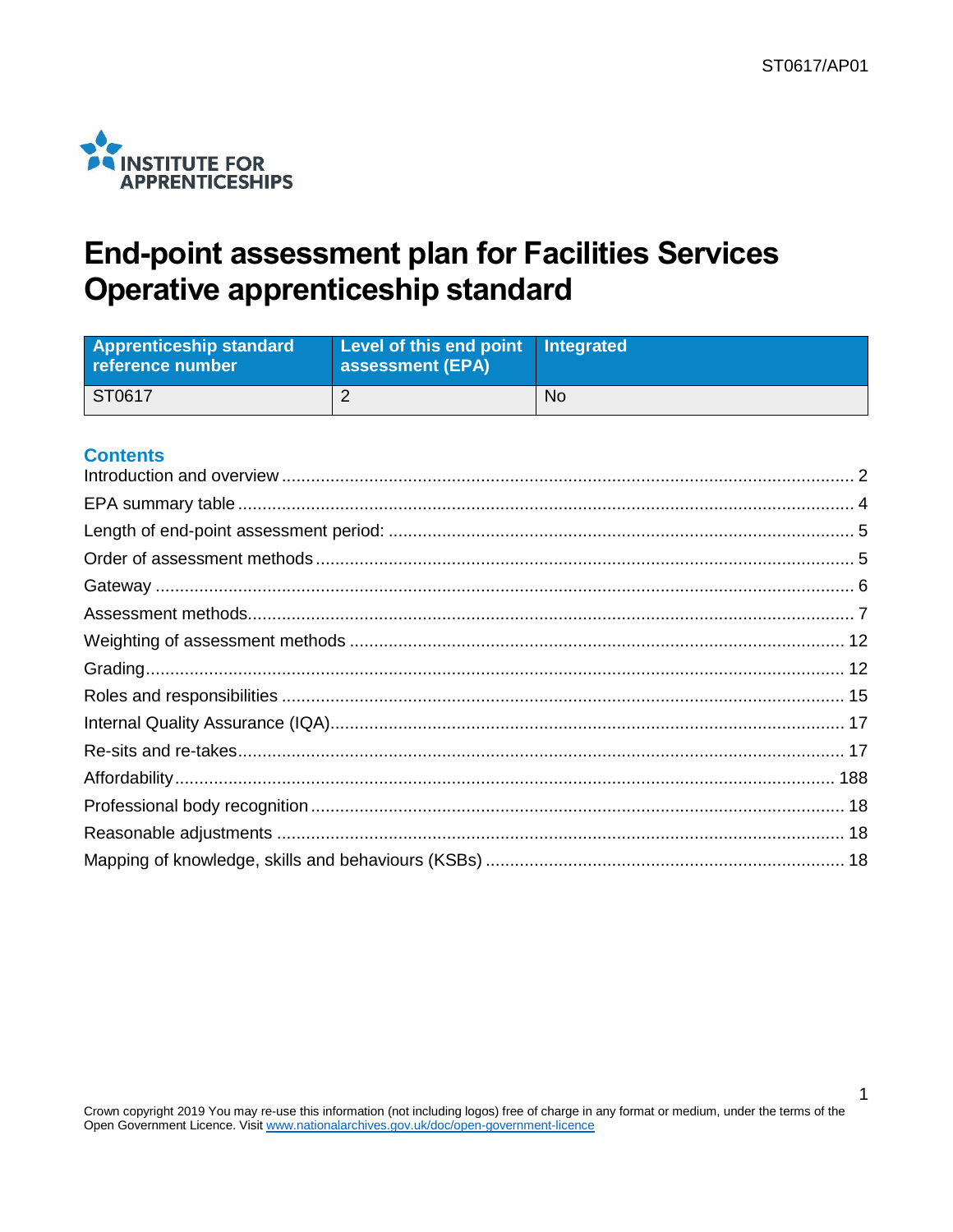# <span id="page-1-0"></span>**Introduction and overview**

This document sets out the requirements for end-point assessment (EPA) for the Facilities Services Operative apprenticeship standard. It is for end-point assessment organisations (EPAOs) who need to know how EPA for this apprenticeship must operate. It will also be of interest to Facilities Services Operative apprentices, their employers and training providers.

Full time apprentices will typically spend 12 months on-programme (before the gateway) working towards the occupational standard, with a minimum of 20% off-the-job training. All apprentices will spend a minimum of 12 months on-programme.

The EPA period should only start, and the EPA be arranged, once the employer is satisfied that the apprentice is consistently working at or above the level set out in the occupational standard, all of the pre-requisite gateway requirements for EPA have been met and that they can be evidenced to an EPAO.

All pre-requisites for EPA assessment methods must also be complete and available for the assessor as necessary.

As a gateway requirement and prior to taking the EPA, apprentices must complete all approved qualifications mandated in the Facilities Services Operative standard.

These are:

Level 2 Facilities Services Principles

For level 2 apprenticeships, apprentices without English and mathematics at level 2 must achieve level 1 English and mathematics and take the tests for level 2 prior to taking their EPA.

The EPA must be completed within an EPA period lasting a maximum of 3 month(s), beginning when the apprentice has passed the EPA gateway.

EPA must be conducted by an organisation approved to offer services against this apprenticeship standard, as selected by the employer, from the Education & Skills Funding Agency's Register of Endpoint assessment Organisations (RoEPAO).

The EPA consists of 3 discrete assessment methods.

The individual assessment methods will have the following grades: **Assessment method 1:** Knowledge Test

· Pass

· Fail

### **Assessment method 2:** Observation

- · Pass
- · Merit
- · Fail

### **Assessment method 3:** Professional Discussion

- · Pass
- · Merit
- · Fail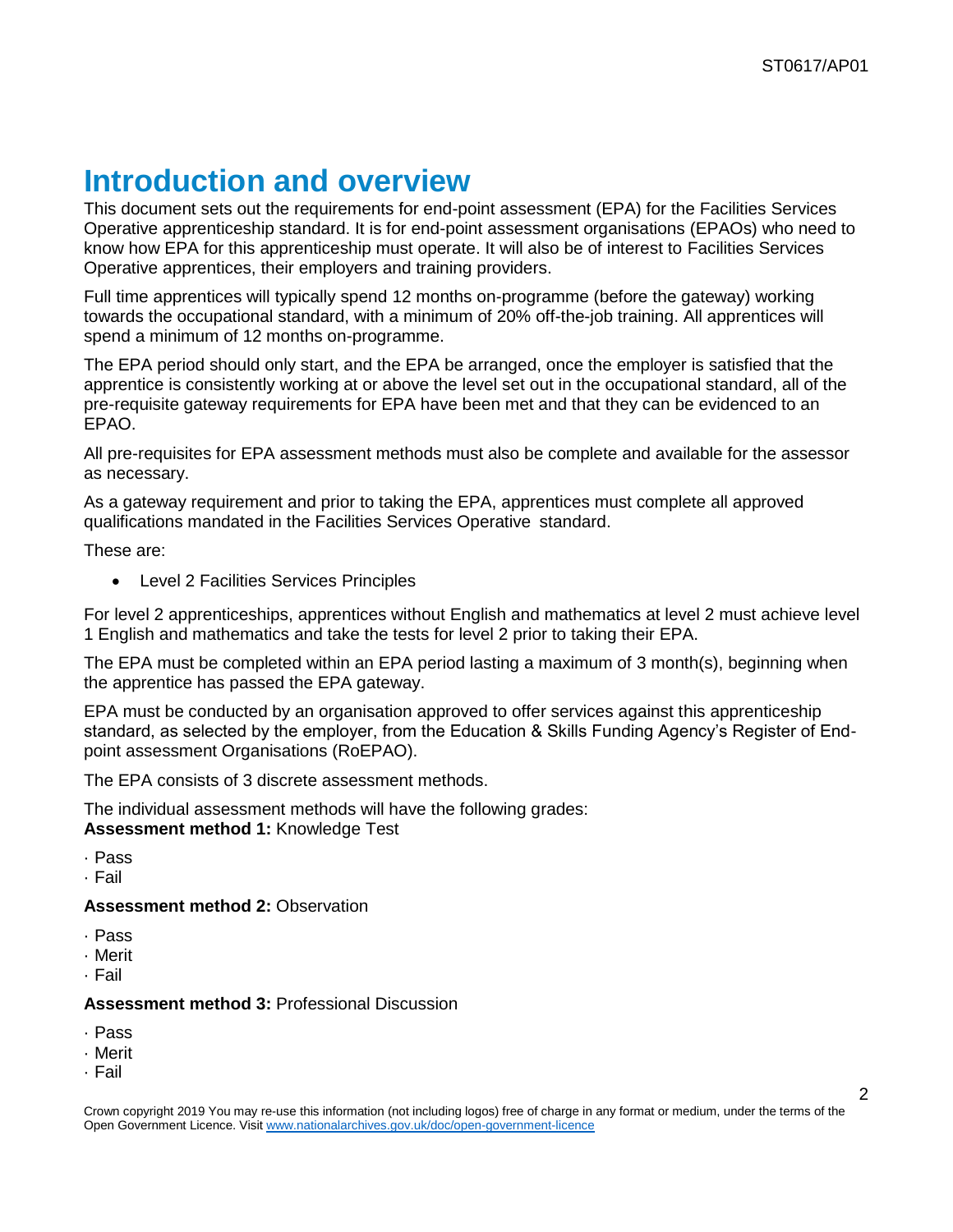Performance in the EPA will determine the overall apprenticeship standard and grade of:

- · Pass
- · Fail
- · Merit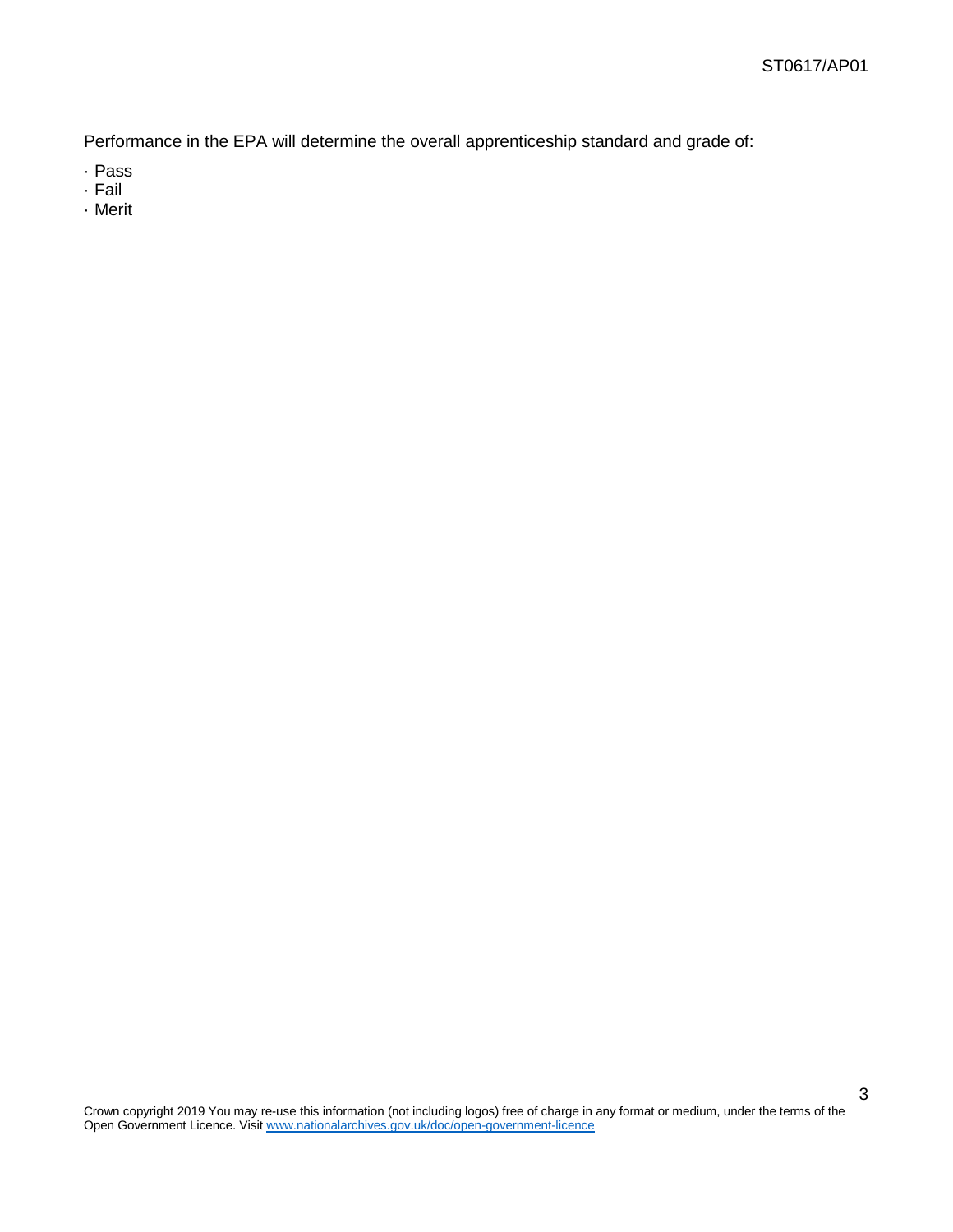# <span id="page-3-0"></span>**EPA summary table**

| On-programme<br>(typically 12 months)         | Training to develop the occupation standard's knowledge, skills and<br>behaviours.                                                                                                                                                     |  |
|-----------------------------------------------|----------------------------------------------------------------------------------------------------------------------------------------------------------------------------------------------------------------------------------------|--|
| <b>End-point Assessment</b><br><b>Gateway</b> | Employer is satisfied the apprentice is consistently working<br>$\bullet$<br>at, or above, the level of the occupational standard.<br>Achieve Level 1 English and Mathematics<br>$\bullet$<br>English/mathematics at Level 2 attempted |  |
|                                               | Apprentices must complete the following approved qualifications<br>mandated in the standard:<br><b>Level 2 Facilities Services Principles</b>                                                                                          |  |
|                                               | Apprentices must complete:                                                                                                                                                                                                             |  |
|                                               | Apprentices must have completed their portfolio prior to<br>$\bullet$<br>passing through the gateway<br>This portfolio must be submitted no later than 2 weeks after<br>the start of the EPA period                                    |  |
| <b>End Point Assessment</b>                   | Assessment Method 1: Knowledge Test                                                                                                                                                                                                    |  |
| (which would typically take 3                 | With the following grades:                                                                                                                                                                                                             |  |
| months)                                       | · Pass<br>· Fail                                                                                                                                                                                                                       |  |
|                                               | Assessment Method 2: Observation                                                                                                                                                                                                       |  |
|                                               | With the following grades:                                                                                                                                                                                                             |  |
|                                               | . Pass<br>- Merit<br>· Fail                                                                                                                                                                                                            |  |
|                                               | Assessment Method 3: Professional Discussion of FM performance<br>and knowledge                                                                                                                                                        |  |
|                                               | With the following grades:                                                                                                                                                                                                             |  |
|                                               | . Pass                                                                                                                                                                                                                                 |  |
|                                               | - Merit                                                                                                                                                                                                                                |  |
|                                               | - Fail                                                                                                                                                                                                                                 |  |
| <b>Professional recognition</b>               | Aligns with recognition by:                                                                                                                                                                                                            |  |
|                                               | Institute of Workplace and Facilities Management                                                                                                                                                                                       |  |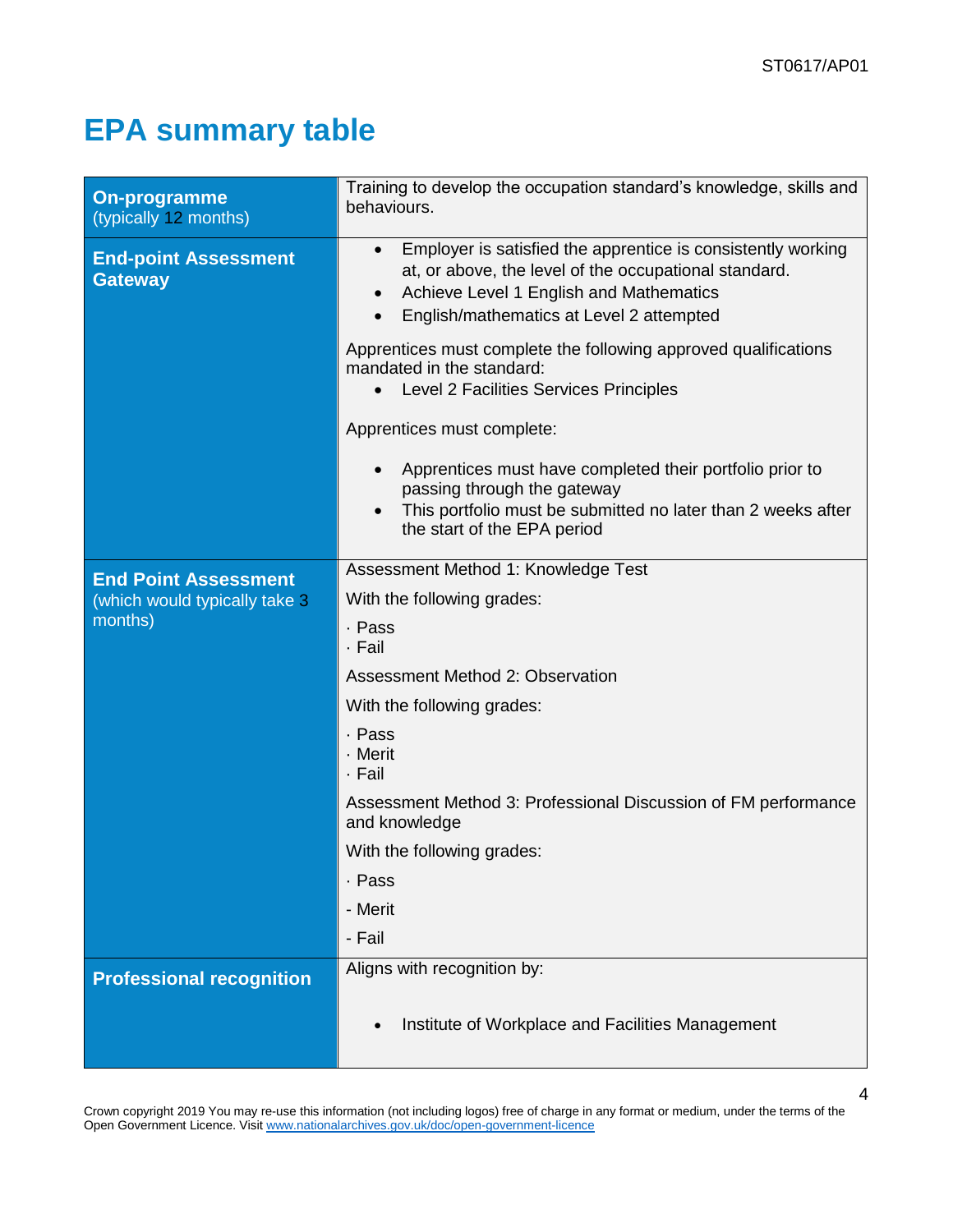<span id="page-4-0"></span>Length of end-point assessment period:

The EPA must be completed within an EPA period lasting a maximum of 3 month(s), beginning when the apprentice has passed the EPA gateway.

Any supporting material required for the EPA should be submitted no later than 2 weeks after the start of the EPA period.

If an EPA assessment method is failed, it should be retaken within the EPA period and in-line with the requirements set out in this assessment plan.

# <span id="page-4-1"></span>**Order of assessment methods**

The assessment methods can be delivered in any order – however, it is recommended (but not a requirement) that the multiple-choice examination be taken first, followed by the observation.

This recommendation is made to maintain the affordability of the End Point Assessment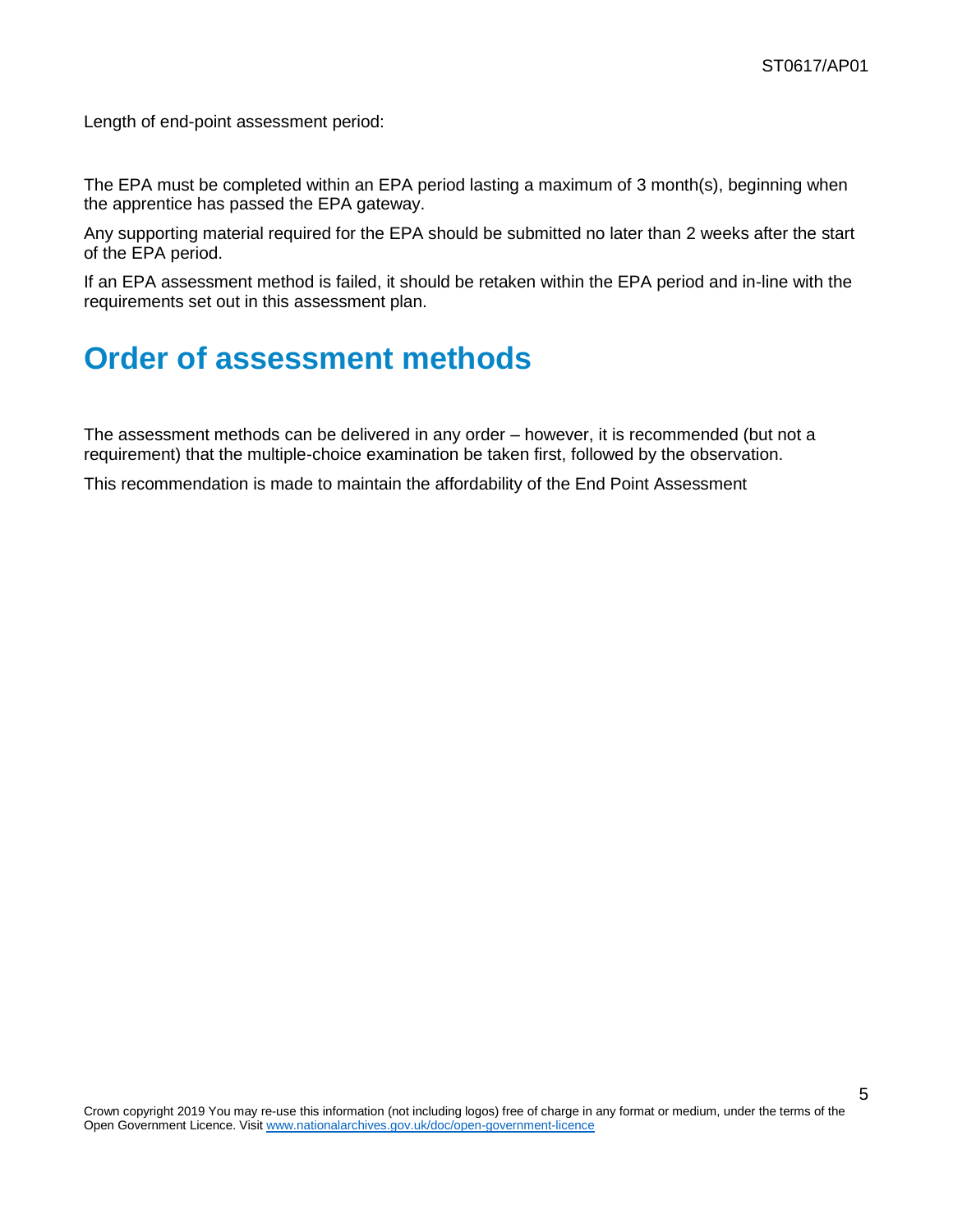# <span id="page-5-0"></span>**Gateway**

The EPA period should only start once the employer is satisfied that the apprentice is consistently working at or above the level set out in the occupational standard, that is to say they have achieved occupational competence. In making this decision, the employer may take advice from the apprentice's training provider(s), but the decision must ultimately be made solely by the employer.

In addition to the employer's confirmation that the apprentice is working at or above the level in the occupational standard, the apprentice must have completed the following gateway requirements prior to beginning EPA:

Apprentices without English and mathematics at level 2 must achieve level 1 English and mathematics and take the tests for level 2 prior to taking their EPA.

For those with an education, health and care plan or a legacy statement the apprenticeships English and mathematics minimum requirement is Entry Level 3 and British Sign Language qualification are an alternative to English qualifications for whom this is their primary language.

Apprentices must complete the following approved qualifications as mandated in the standard:

Level 2 Facilities Services Principles

For Knowledge Test:

• no specific requirements

For Observation:

no specific requirements

For Professional Discussion the apprentice will be required to submit:

- Apprentices must have completed their portfolio (which includes a record of on programme learning and performance) prior to passing through the gateway. This must not be assessed on-programme.
- The employer must sign off the portfolio thereby authenticating as the apprentice's own work
- The portfolio must contain sufficient evidence to prove that the apprentice meets all the requirements of the knowledge, skills and behaviours across the whole standard. A variety of evidence must be collected. This may take the form of naturally occurring work products (e.g. reports and accompanying working notes, calculations, drawings, emails and correspondence); witness testimony from an independent person e.g. work colleagues or customers; records of observations; extracts of appraisal documentation; videos or audio recordings. One piece of evidence may attest to competence in two or more aspects of the standard. If so, then they should be cross-referenced clearly showing to which knowledge, skills and behaviours it relates. Typically, 20 pieces of evidence may be included in the portfolio.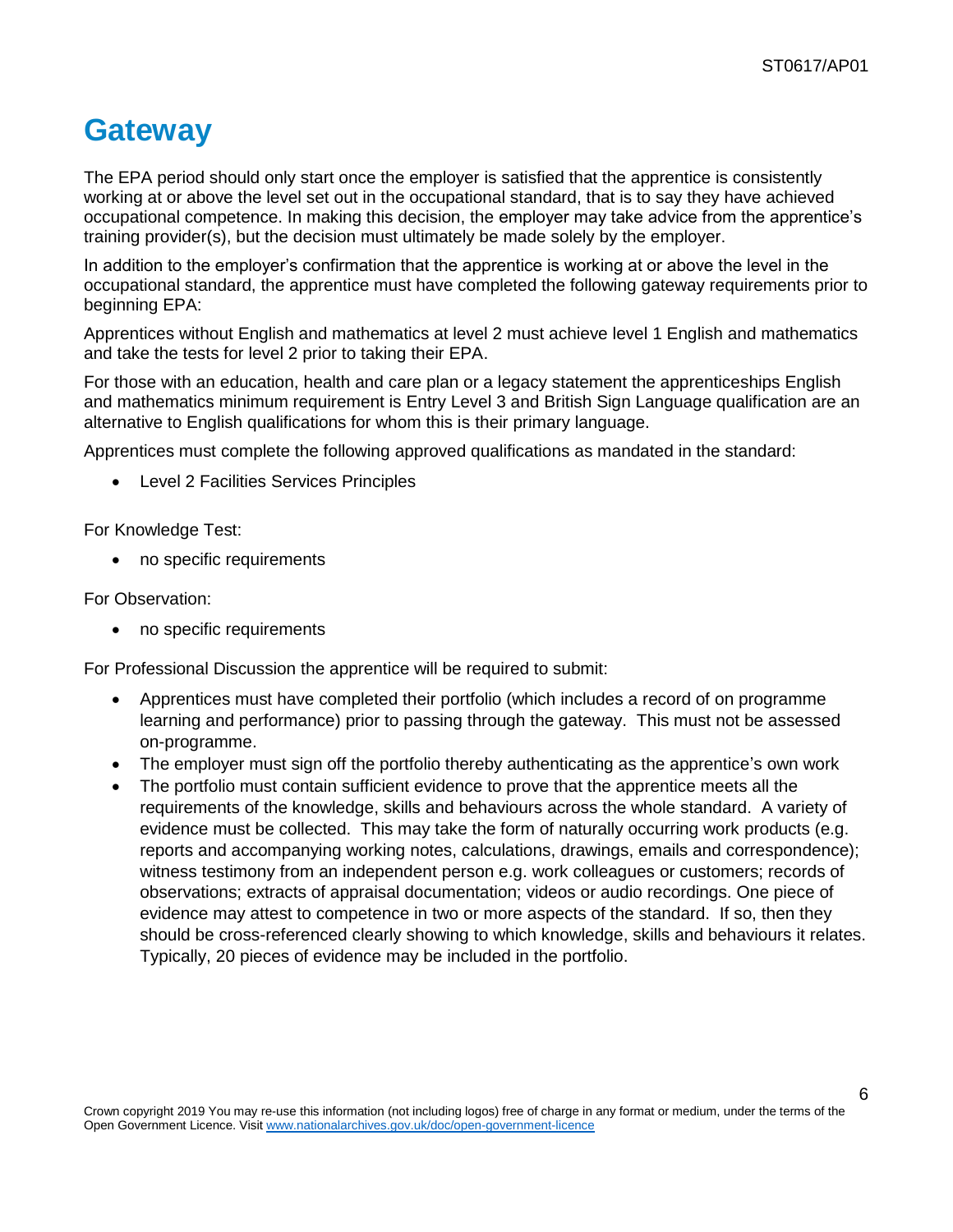# <span id="page-6-0"></span>**Assessment methods**

**Assessment Method 1: Knowledge Test** (This method has 1 component.)

### **Method 1 Component 1: Multiple Choice Question Examination**

### **Overview**

The rationale for this assessment method is:

The Multiple-Choice Question (MCQ) examination is a valid test of the knowledge required of a Facilities Services Operative – EPAOs will be responsible for developing and maintaining a bank of questions of sufficient size and will randomly select questions for each exam from this bank in order to prevent predictability. They must also ensure that questions are not repeated in the event of re-sits/retakes.

Test Format

The test can be:

· computer based

It will consist of 20 knowledge-based questions.

These questions will consist of:

· Closed response, multiple-choice questions.

#### **Test administration**

Apprentices must have a maximum of 40 minutes to complete the test.

The test is closed book which means that the apprentice cannot refer to reference books or materials.

The multiple-choice examination may be conducted remotely using a proctoring system. Apprentices must take the test in a suitably controlled environment that is a quiet space, free of distractions and influence. The EPAO is required to have an invigilation policy that will set out how the test/examination is to be carried out. This will include specifying the most appropriate ratio of apprentices to invigilators to best take into account the setting and security required in administering the test/examination.

The EPAO is responsible for ensuring the security of testing they administer to ensure the test remains valid and reliable (this includes any arrangements made using online tools). The EPAO is responsible for verifying the validity of the identity of the person taking the test.

This assessment method will be carried out as follows:

The EPAO must verify the suitability of the venue for taking the test and the identity of the person taking the test. Apprentices' must provide photographic evidence to verify their identity.

#### **Marking**

Tests must be marked by independent assessors or markers employed by the EPAO following a marking guide produced by the EPAO. Alternatively, marking by computer is permissible where questions types allow this, to improve marking reliability.

Any incorrect or missing answers must be assigned 0 marks.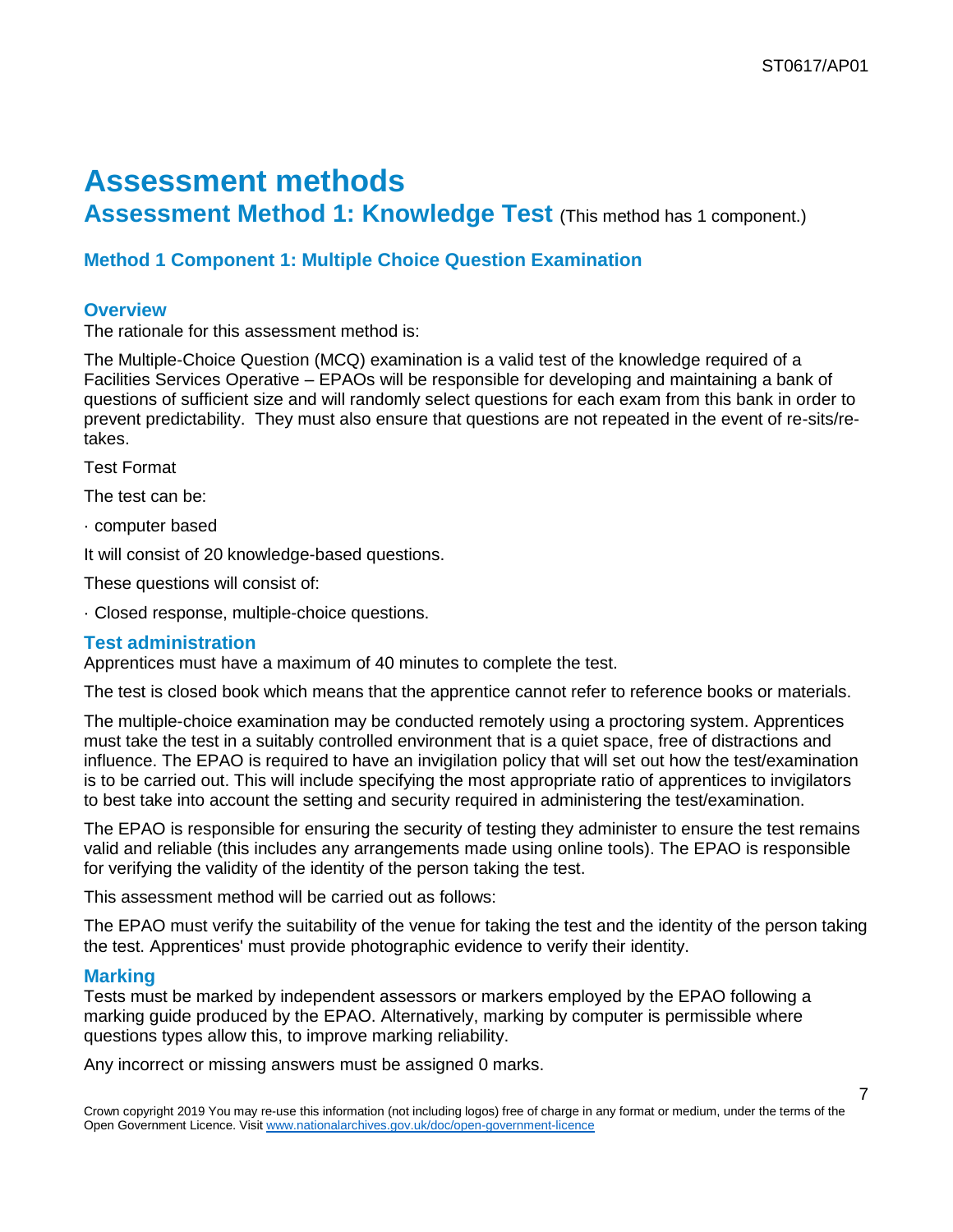Correct answers must be assigned 1 mark

#### **Question and resources development**

Questions must be written by EPAOs and must be relevant to the occupation and employer settings. EPAOs must develop 'question banks' of sufficient size to prevent predictability and review them regularly (and at least once a year) to ensure they, and the questions they contain, are fit for purpose. The question bank will generate test papers that assess the knowledge mapped to this assessment method.

### **Required supporting material**

As a minimum EPAOs will produce the following material to support this method:

- A test specification
- sample tests and mark schemes
- live tests and mark schemes
- analysis reports which show areas of weakness for completed tests/exams and an invigilation policy.

## **Assessment Method 2: Observation** (This Method has 1 component.)

### **Method 2 Component 1: Workplace observation and follow up Q&A**

### **Overview**

Apprentices must be observed by an independent assessor completing work in their normal workplace, in which they will demonstrate the KSBs assigned to this assessment method. The EPAO will arrange for the observation to take place, in consultation with the employer.

One assessor may observe up to a maximum of 1 apprentice at any one time, to allow for quality and rigour.

The rationale for this assessment method is:

The occupation involves practical activity best assessed through observation; it would be difficult to replicate the working environment in a valid way. This gives employers the confidence that apprentices are accurately demonstrating their occupational competence.

#### **Delivery**

The observation will take 2 hours. The observation may be split into discrete sections held over a maximum of 1 working day. The length of a working day is typically considered to be 7.5 hours. The assessor has the discretion to increase the time of the observation by up to 10% to allow the apprentice to complete a task at the end of this component of the EPA. The independent assessor must be unobtrusive whist conducting the observation

In advance of the observation, apprentices must be provided with information on the format of the observation, including timescales.

The following activities MUST be observed during the observation: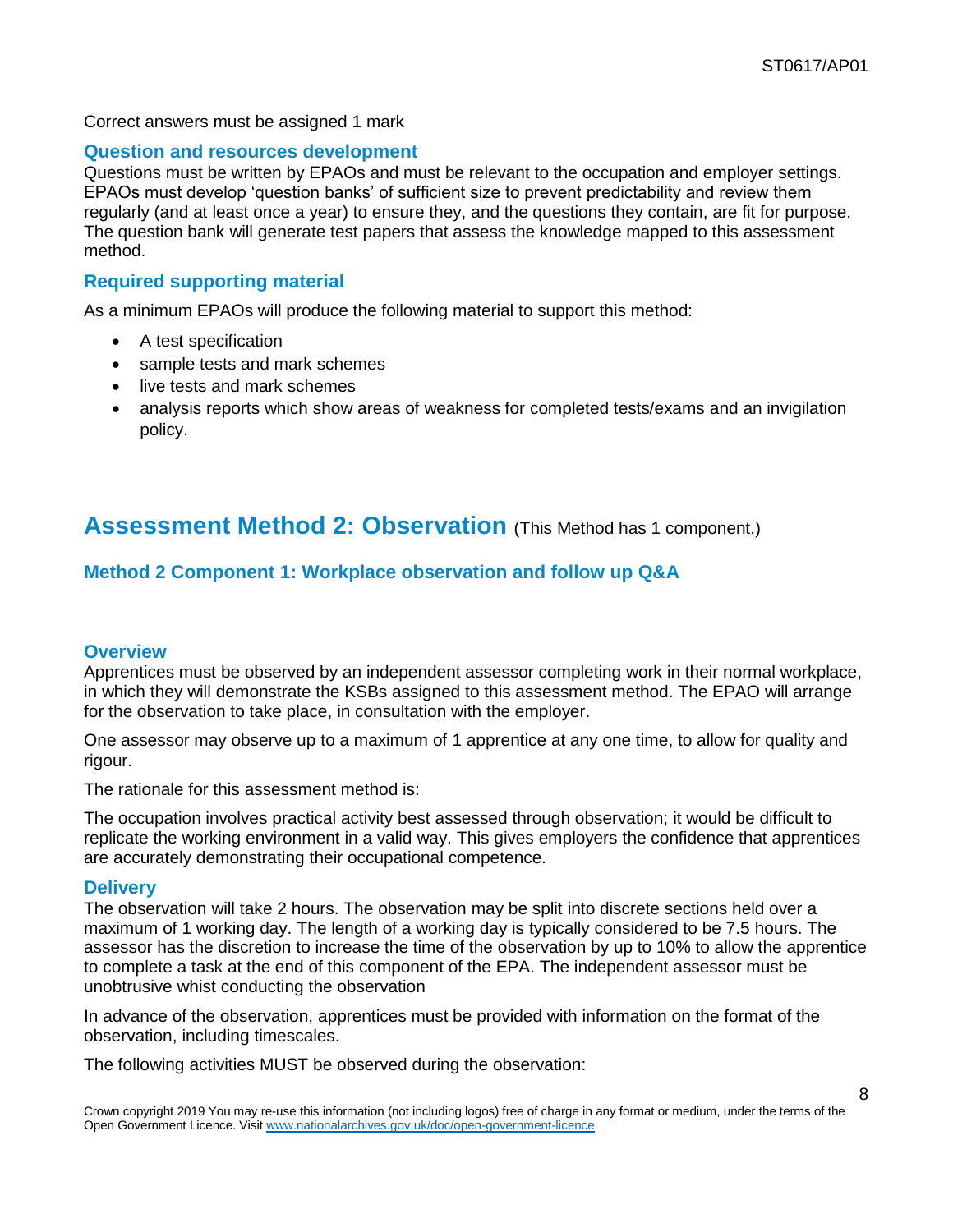1 Carrying out a process which demonstrates compliance with health, safety and environmental legislation and organizational policies and procedures

- 2 Maintaining soft FM services
- 3 Delivering front-of-house services
- 4 Supporting hard FM functions

During the observation the assessor will record how the apprentice has demonstrated competence in the KSB's assigned to this assessment method.

The observation should be conducted in the following way, to take account of the occupational context in which the apprentice operates:

The observation must take place within the apprentices' workplace to enable the independent assessor to observe naturally occurring work within their typical day to day roles and responsibilities

Questions may be asked after the observation is complete. Those KSB's that did not occur naturally during the observation by the independent assessor can instead be covered by questioning after the observation. The independent assessor may ask a minimum of 3 and maximum of 5 questions. These questions must be asked within a time period not exceeding 15 minutes. This 15-minute questioning period must be included within the total 2-hour observation period.

KSBs observed, and answers to questions, must be documented by the independent assessor.

The independent assessor will make all grading decisions.

#### **Other relevant information**

There may be breaks during the observation to allow the apprentice to move from one location to another as required.

### **Support material**

EPAOs will produce the following material to support this assessment method:

- Outline of the observation's requirements
- Marking and grading materials
- Observation recording template as produced by the EPAO

#### **Venue**

The observation can take place in:

- · employer's premises
- · workplace other than the employer's own premises (e.g. premises of a client)

### **Question development**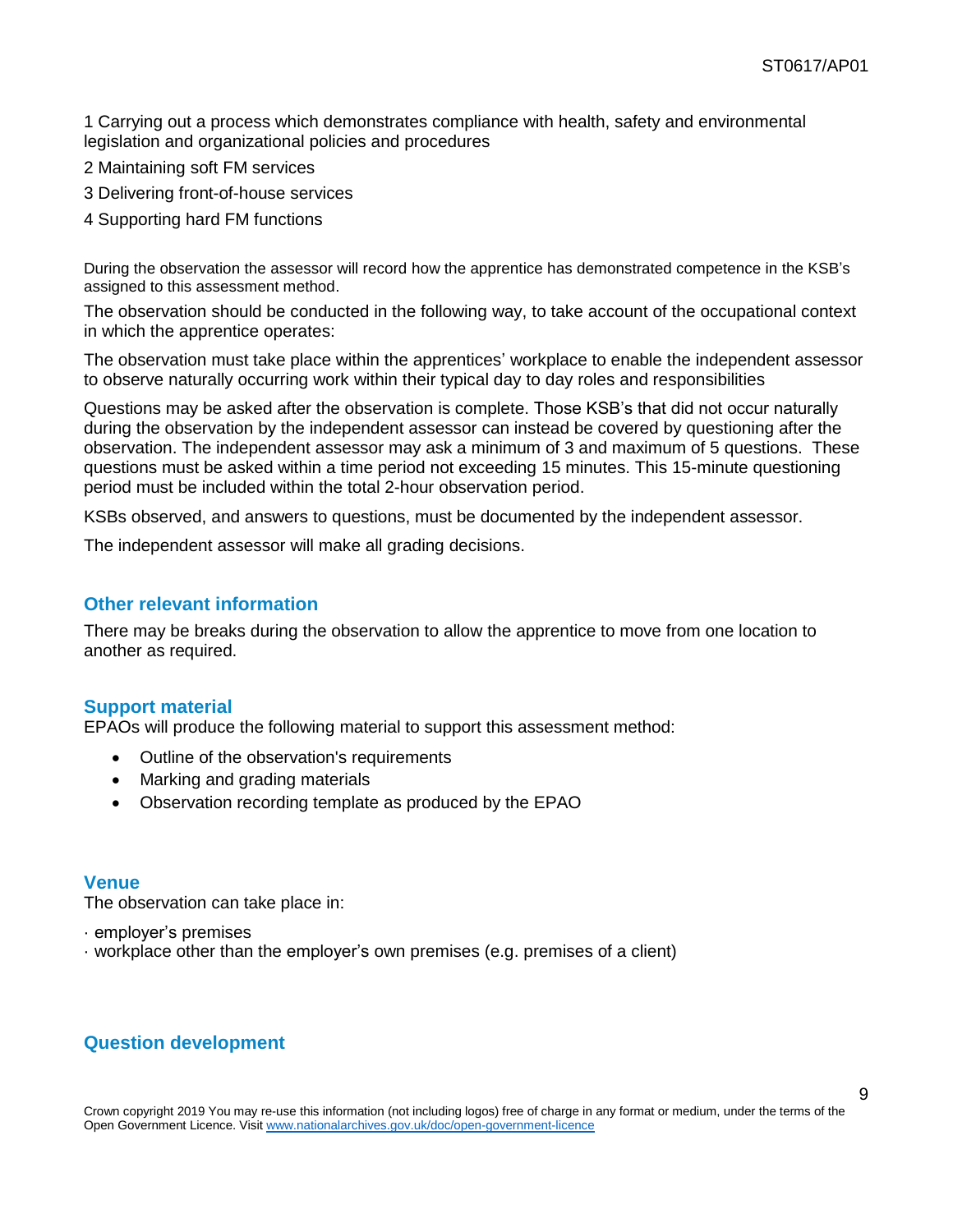The follow up questions generated by the assessor following the observation may be open or closed and must refer to KSB's and activities not demonstrated in the observation but which are specified within and mapped to the assessment method.

### **Assessment Method 3: Professional Discussion of FM performance and knowledge** (This Method has 1 component.)

### **Method 3 Component 1: Professional Discussion**

#### **Overview**

This assessment will take the form of a professional discussion, which must be appropriately structured to draw out the best of the apprentice's competence and excellence and cover the KSBs assigned to this assessment method. It will involve the questions that will focus on coverage of prior learning or activity.

The professional discussion can take place in any of the following:

- · employer's premises
- · a suitable venue selected by the EPAO (e.g. a training provider's premises)

The rationale for this assessment method is:

It is a valid assessment method of those aspects of apprentices' knowledge, skills and behaviours that have been assigned to the professional discussion and where the portfolio can provide strong evidence. It also assesses apprentices' knowledge, understanding and the rationale for their performance.

#### **Delivery**

The independent assessors will conduct and assess the professional discussion.

The professional discussion must be conducted on a 1:1 basis and must last for 60 minutes. Nobody other than the EPAO assessor and the apprentice may participate in the professional discussion.

During this method, the independent assessor must ask a minimum of 6 open questions to ensure that apprentices' skills, knowledge and behaviours are demonstrated. The independent assessor has the discretion to increase the time of the professional discussion by up to 10% to allow the apprentice to complete their last answer.

The professional discussion will be conducted as set out here:

The discussion should focus on the KSB's assigned to this method of assessment. Apprentices' portfolios completed on-programme (but not assessed) will be used to support the discussion. The portfolio must be submitted to the EPAO within 2 weeks after the EPA has started. Independent assessors must receive these from the EPAO ten working days prior to the discussion to enable them to prepare for it.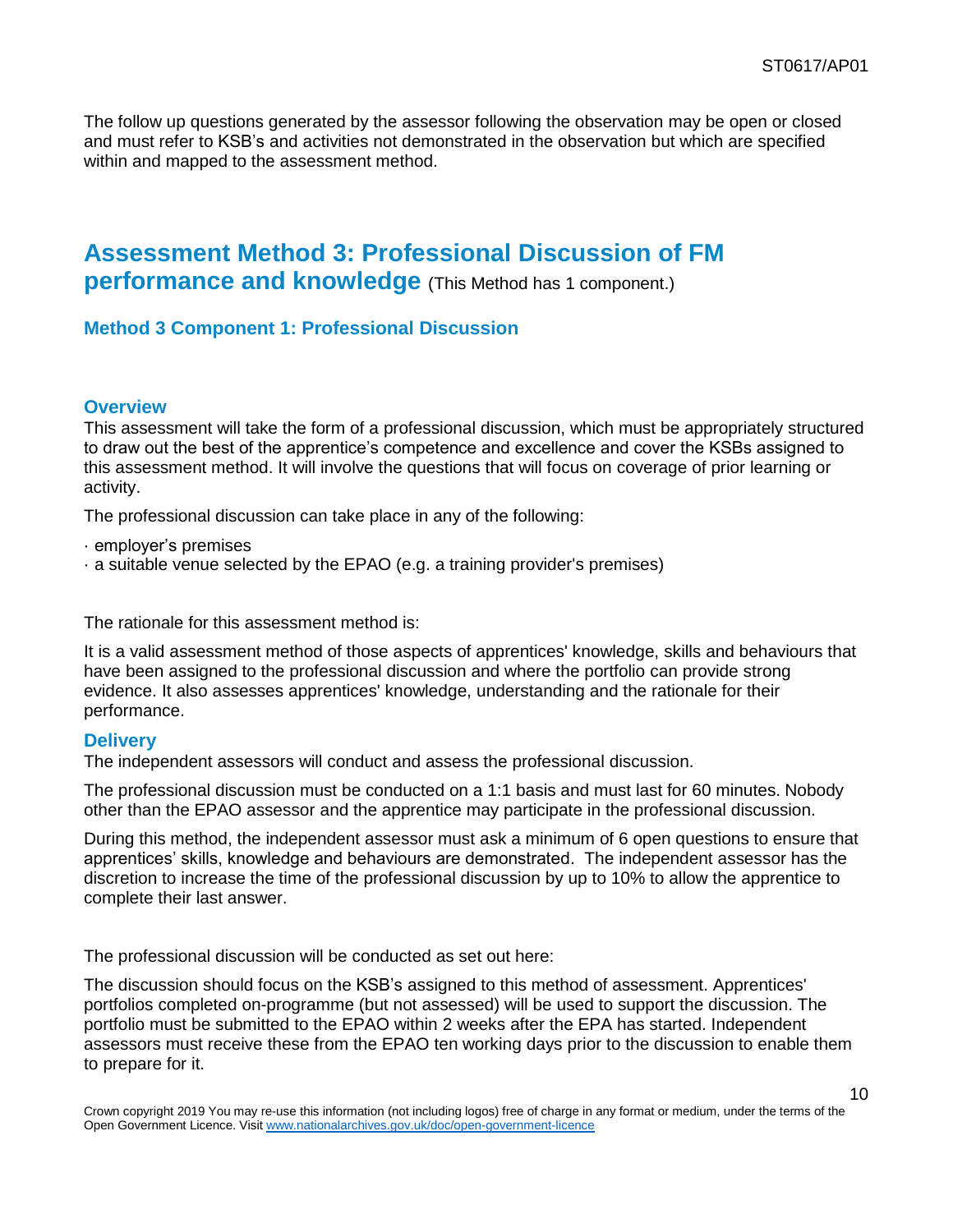Video conferencing can be used to conduct the professional discussion, but the EPAO must have processes in place to verify the identity of the apprentice and ensure the apprentice is not being aided in some way.

The independent assessor must produce and keep a written record of the professional discussion and submit it to the EPAO. Any templates must be provided by the EPAO to accurately and consistently record all assessments.

The independent assessor will make all grading decisions.

#### **Venue**

The professional discussion may take place face-to-face or remotely. If it is conducted face-to-face, it must take place in a private room that is free from distractions and which is of sufficient size to hold the apprentice and the assessor. It is expected that it will normally take place at the apprentice's workplace

#### **Other relevant information**

EPAOs must ensure that apprentices have a different set of questions in the case of re-sits/re-takes.

Independent assessors must be developed and trained by the EPAO in the conduct of professional discussion and reaching consistent judgement.

EPAOs will produce the following material to support this assessment method:

Outline of the Professional Discussion's requirements Guidance and materials relating to marking and grading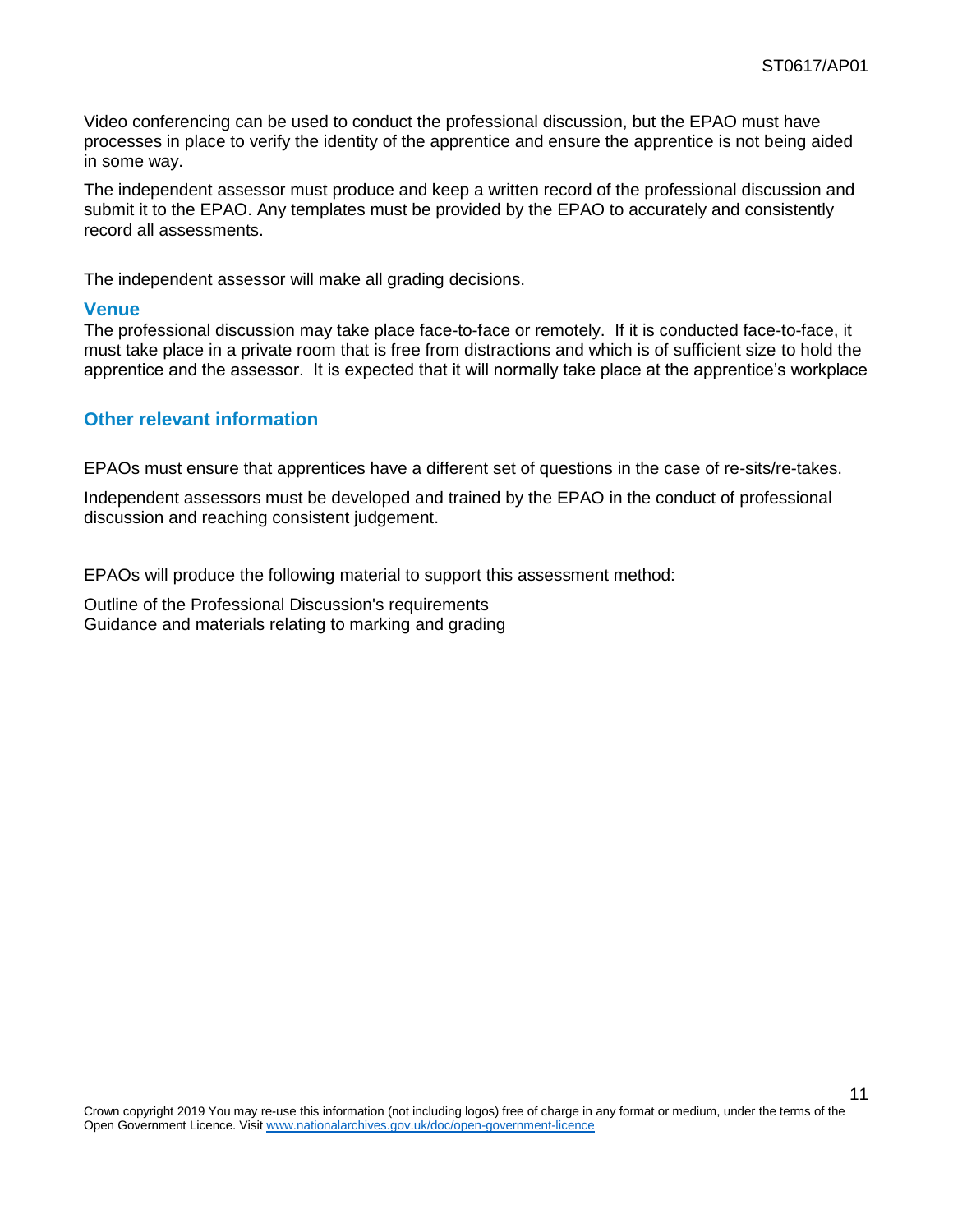# <span id="page-11-0"></span>**Weighting of assessment methods**

All assessment methods are weighted equally in their contribution to the overall EPA grade.

## <span id="page-11-1"></span>**Grading Assessment method 1: Knowledge Test**

| Level   | <b>Failure criteria</b>              | Pass criteria                                                                    |
|---------|--------------------------------------|----------------------------------------------------------------------------------|
| Level 2 | <b>Apprentices who fail:</b>         | To achieve a pass grade, apprentices must<br>achieve all the following criteria: |
|         | • do not reach the pass rate $(75%)$ | • reach the required pass rate $(75%)$                                           |
|         |                                      |                                                                                  |

#### The following grade boundaries apply to the test:

| Grade       | Minimum score (%) | <b>Maximum score (%)</b> |
|-------------|-------------------|--------------------------|
| <b>Pass</b> | 75                | 100                      |
| Fail        |                   | 74                       |

### **Assessment method 2: Observation**

| Level   | <b>Failure criteria</b>             | Pass criteria                                                                                                                                                                                                                                               | <b>Merit criteria</b>                                                                                                                                                                                                                  |
|---------|-------------------------------------|-------------------------------------------------------------------------------------------------------------------------------------------------------------------------------------------------------------------------------------------------------------|----------------------------------------------------------------------------------------------------------------------------------------------------------------------------------------------------------------------------------------|
| Level 2 | <b>Apprentices who fail:</b>        | To achieve a pass grade<br>apprentices must meet all the<br>following criteria:                                                                                                                                                                             | To achieve a merit grade,<br>apprentices must meet all the<br>pass criteria and all the following<br>merit criteria:                                                                                                                   |
|         | DO NOT MEET PASS<br><b>CRITERIA</b> | comply with relevant health,<br>safety and environmental<br>legislation, as well as other<br>legislation relevant to the<br>workplace, e.g. GDPR (S1.1,<br>S(1.2)<br>follow organizational<br>$\bullet$<br>procedures (S1.3, S1.4, S5.1,<br>S7.1, S7.3, B5) | identify the implications of<br>non-compliance with relevant<br>health, safety and<br>environmental legislation<br>(S1.1)<br>identify the way in which<br>$\bullet$<br>proposed improvements may<br>benefit the organization<br>(S1.4) |
|         |                                     | respond to customers'<br>$\bullet$<br>queries and incidents in<br>accordance with SOPs in<br>collaboration with others                                                                                                                                      | explain the implications of not<br>following company SOPs and<br>the impact on the customer<br>(S3.5)                                                                                                                                  |

Crown copyright 2019 You may re-use this information (not including logos) free of charge in any format or medium, under the terms of the Open Government Licence. Visi[t www.nationalarchives.gov.uk/doc/open-government-licence](http://www.nationalarchives.gov.uk/doc/open-government-licence)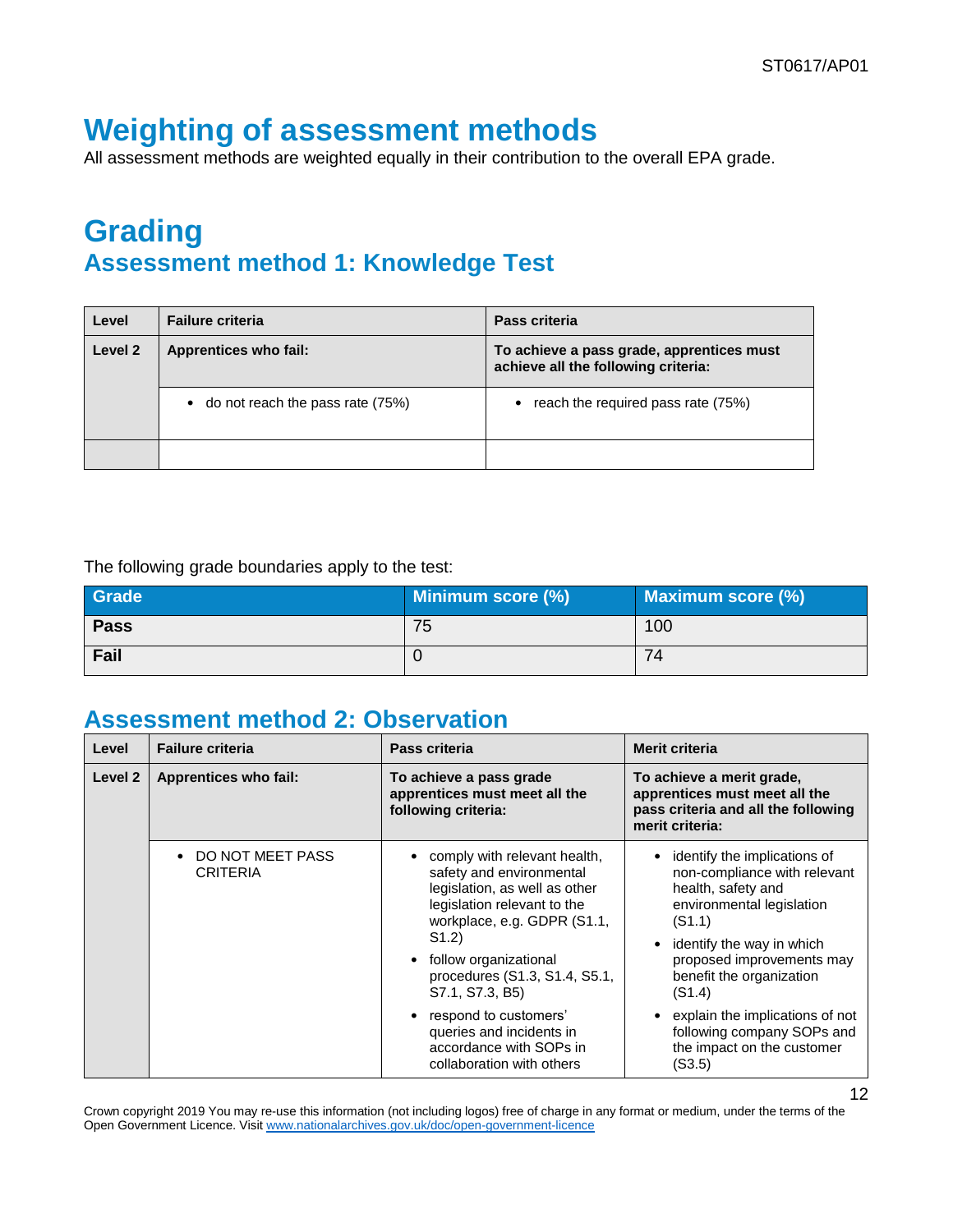| (S3.1, S3.2, S3.5, S10.2, B1,<br>B2)<br>Communicate effectively in-<br>$\bullet$<br>line with employer guidelines<br>(S10.2)<br>Manage the repairs and<br>maintenance of equipment to<br>ensure correct functioning of<br>services in accordance with<br>SOPs (S8.3, B4)<br>access the suitability of<br>$\bullet$<br>communal areas to ensure | exceed customer<br>٠<br>expectations, e.g. gains<br>positive feedback that an<br>issue was resolved quicker<br>than expected or a problem<br>resolved to a high standard<br>(S3.1, S3.2, B1, B2) |
|------------------------------------------------------------------------------------------------------------------------------------------------------------------------------------------------------------------------------------------------------------------------------------------------------------------------------------------------|--------------------------------------------------------------------------------------------------------------------------------------------------------------------------------------------------|
| they meet required standards<br>in accordance with SOPs<br>(S7.2)                                                                                                                                                                                                                                                                              |                                                                                                                                                                                                  |
| carry out inspections to<br>ensure the correct functioning<br>of buildings and plant<br>equipment in accordance with<br>SOPs (S5.2, S8.2)                                                                                                                                                                                                      |                                                                                                                                                                                                  |

## **Assessment method 3: Professional Discussion**

| Level   | <b>Failure criteria</b>             | Pass criteria                                                                                                                                                                                                                                                                                                                                                                                                                                                                                                                                                          | <b>Merit criteria</b>                                                                                                                                                                                                                                                                                                                                                                                                                                               |
|---------|-------------------------------------|------------------------------------------------------------------------------------------------------------------------------------------------------------------------------------------------------------------------------------------------------------------------------------------------------------------------------------------------------------------------------------------------------------------------------------------------------------------------------------------------------------------------------------------------------------------------|---------------------------------------------------------------------------------------------------------------------------------------------------------------------------------------------------------------------------------------------------------------------------------------------------------------------------------------------------------------------------------------------------------------------------------------------------------------------|
| Level 2 | <b>Apprentices who fail:</b>        | To achieve a pass grade,<br>apprentices must achieve all the<br>following criteria:                                                                                                                                                                                                                                                                                                                                                                                                                                                                                    | To achieve a merit grade,<br>apprentices must achieve all the<br>pass criteria and all the following<br>merit criteria:                                                                                                                                                                                                                                                                                                                                             |
|         | DO NOT MEET PASS<br><b>CRITERIA</b> | identify and manage risks in<br>compliance with<br>organizational procedures<br>(S1.5, S2.1, S2.2, S2.3, S2.4,<br>K1.2, K1.3, K1.4, K2.1, K2.2,<br>K <sub>2</sub> .4, K <sub>2</sub> .5)<br>identify areas for<br>$\bullet$<br>improvement in sustainable<br>and corporate social<br>responsibility performance in<br>accordance with SOPs (S4.1,<br>S4.2, S4.3, K4.1)<br>deal with FM queries and<br>$\bullet$<br>complaints in accordance<br>with SOPs (S3.3, S3.4, K3.2,<br>K3.4, K3.5, K3.7)<br>report the findings of<br>$\bullet$<br>inspections of premises and | identify the implications of<br>$\bullet$<br>non-compliance with relevant<br>health, safety and<br>environmental legislation<br>(S2.1)<br>identify the way in which<br>$\bullet$<br>proposed improvements may<br>benefit the organization<br>(S4.3)<br>make suggestions for<br>improvements to the way in<br>which customers' queries and<br>complaints are handled (S3.3,<br>S3.4<br>display awareness of the<br>impact of personal behaviours<br>(S9.2, S9.3, B3) |

Crown copyright 2019 You may re-use this information (not including logos) free of charge in any format or medium, under the terms of the Open Government Licence. Visi[t www.nationalarchives.gov.uk/doc/open-government-licence](http://www.nationalarchives.gov.uk/doc/open-government-licence)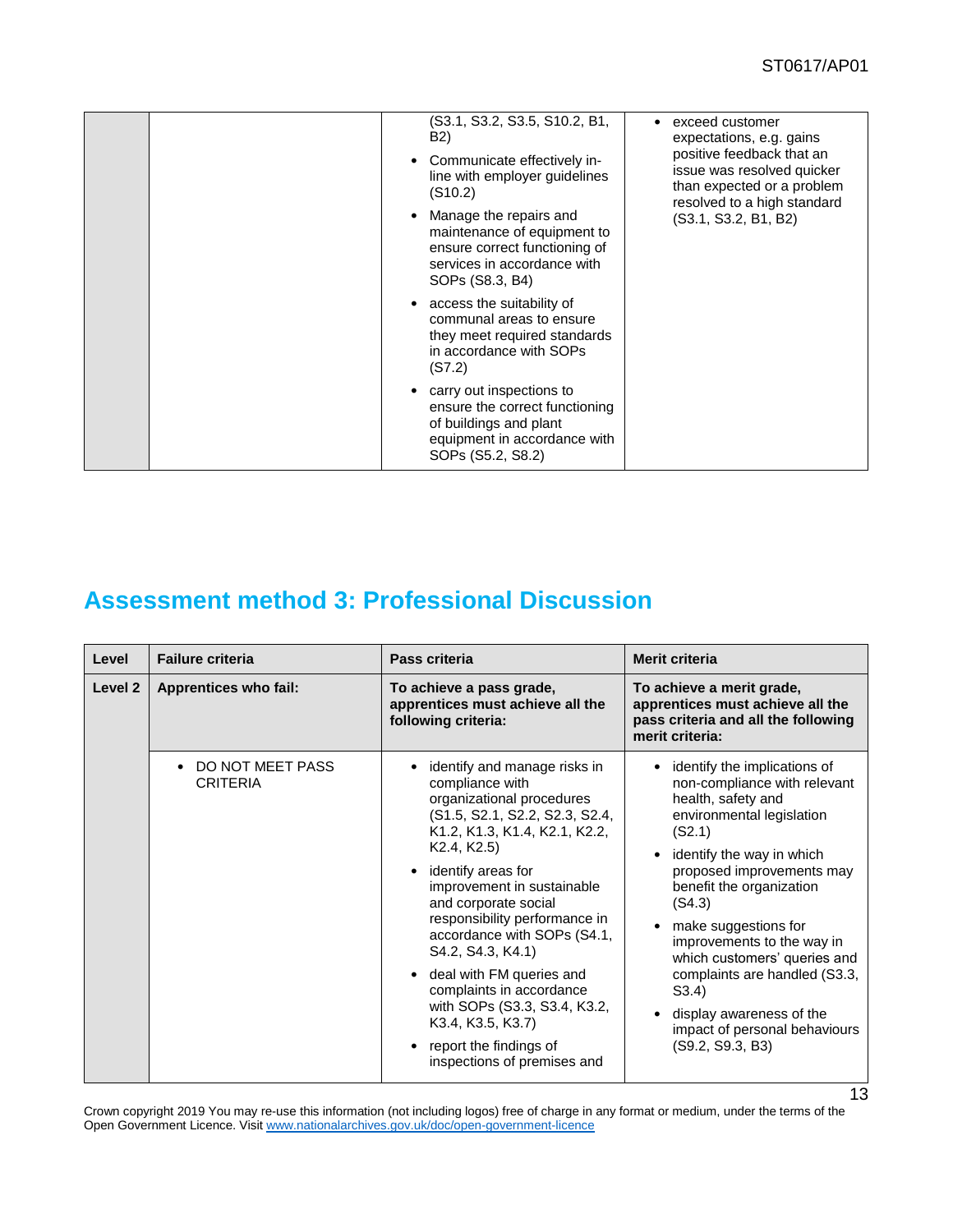| equipment and deal with<br>feedback in accordance with<br>SOPs (S5.3, S5.4, S5.5,<br>S8.4, S8.5, K5.1, K5.4, K5.5,<br>K5.6)                    |  |
|------------------------------------------------------------------------------------------------------------------------------------------------|--|
| collate FM information and<br>report on opportunities for<br>improvement in information<br>collection (S6.1, S6.2, S6.3)                       |  |
| report issues and problems in<br>front-of-house services in<br>accordance with SOPs (S7.4,<br>S7.5, S7.6, K7.1, K7.2, K7.3)                    |  |
| log jobs and arrange for<br>repairs in accordance with<br>SOPs (S8.1, K8.1, K8.2,<br>K8.5)                                                     |  |
| keep FM-related skills and<br>knowledge up-to-date (S9.1,<br>S9.2, S9.3, K9.2, K9.3, K9.4)                                                     |  |
| provide support to FM<br>projects in accordance with<br>SOPs and organizational<br>expectations (S10.1, S10.3,<br>S10.4, B3, B6, K10.1, K10.5) |  |

### **Overall EPA grading**

All EPA methods must be passed for the EPA to be passed overall.

Grades from individual assessment methods should be combined in the following way to determine the grade of the EPA as a whole:

A fail in any assessment method result is an overall EPA fail.

| <b>Observation</b> | <b>Multiple-choice exam</b> | <b>Professional</b><br>discussion | <b>Final grade</b> |
|--------------------|-----------------------------|-----------------------------------|--------------------|
| Pass               | Pass                        | Pass                              | Pass               |
| Merit              | Pass                        | Pass                              | Pass               |
| Pass               | Pass                        | Merit                             | Pass               |
| Merit              | Pass                        | Merit                             | Merit              |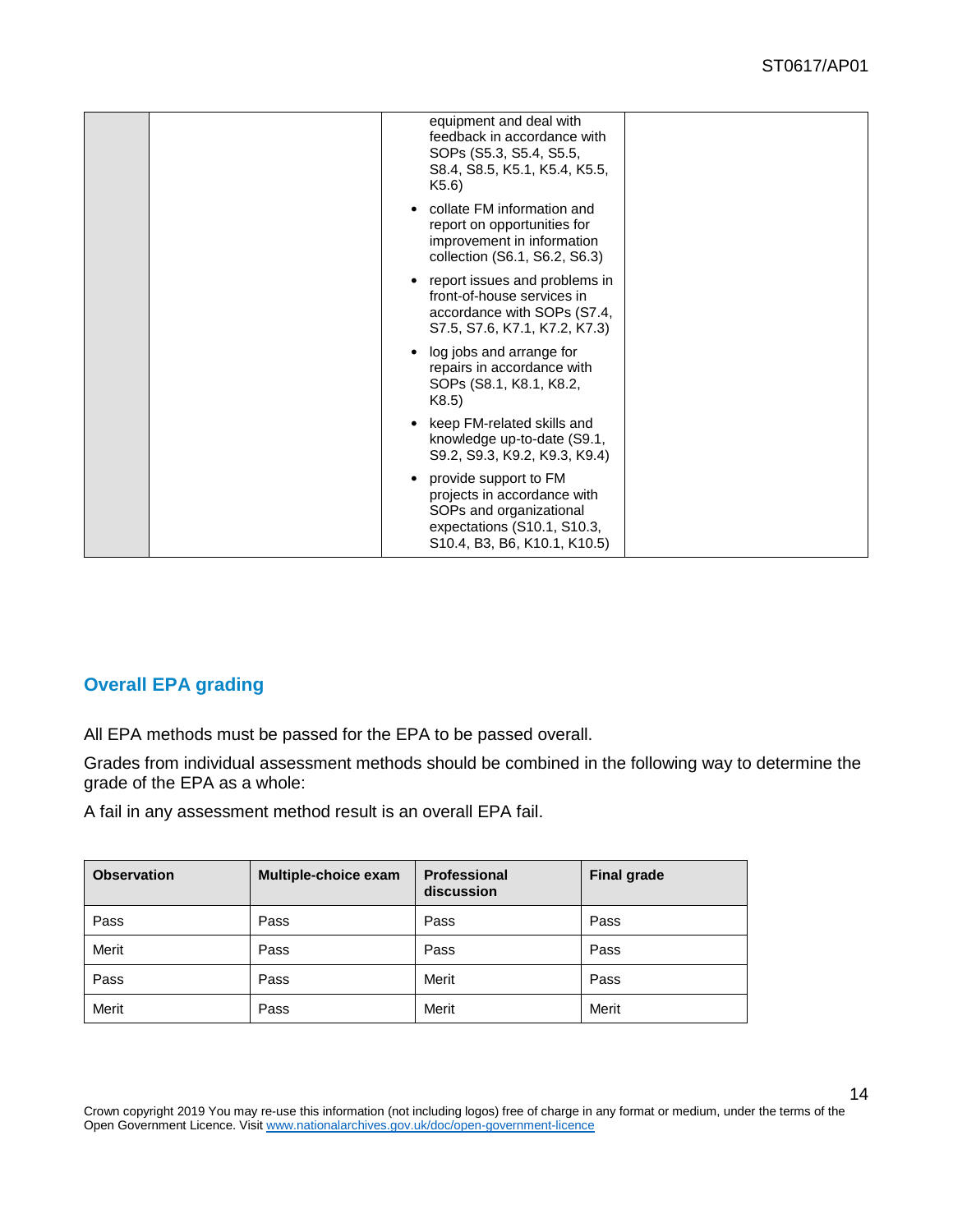# <span id="page-14-0"></span>**Roles and responsibilities**

| <b>Role</b> | <b>Responsibility</b>                                                                                                                    |
|-------------|------------------------------------------------------------------------------------------------------------------------------------------|
| Apprentice  | Completes the on-programme element of the<br>apprenticeship<br>Prepares for and completes the EPA                                        |
| Employer    | Makes decision on when apprentices enter the<br>$\bullet$<br>gateway to the EPA taking into account advice from<br>the training provider |
|             | Notifies the EPAO that the apprenticeis ready to enter<br>the gateway                                                                    |
|             | Contributes to the logistics of assessment planning<br>$\bullet$<br>and delivery                                                         |
|             | Monitors the performance of apprentices during the<br>$\bullet$<br>on-programme period.                                                  |
|             | Ensures apprentices work to agreed standards and<br>deadlines                                                                            |
|             | Makes time and resources available to enable<br>$\bullet$<br>apprentices to complete assessment tasks                                    |
|             | Records the fact that apprentices are ready for the<br>$\bullet$<br>EPA in the portfolio                                                 |
| <b>EPAO</b> | As a minimum EPAOs should:                                                                                                               |
|             | Develops assessment instruments and marking<br>specifications based on the standard and the<br>assessment plan                           |
|             | Records the fact that apprentices are ready for the<br>$\bullet$<br><b>EPA</b>                                                           |
|             | Manages EPA assessment arrangements<br>$\bullet$                                                                                         |
|             | Produces assessment guidance to guide apprentices<br>$\bullet$<br>and employers                                                          |
|             | Monitors the performance of apprentices during EPA<br>$\bullet$                                                                          |
|             | Liaises with employers and apprentices on progress<br>and issues                                                                         |
|             | Ensures EPAs are carried out in line with the<br>assessment plan                                                                         |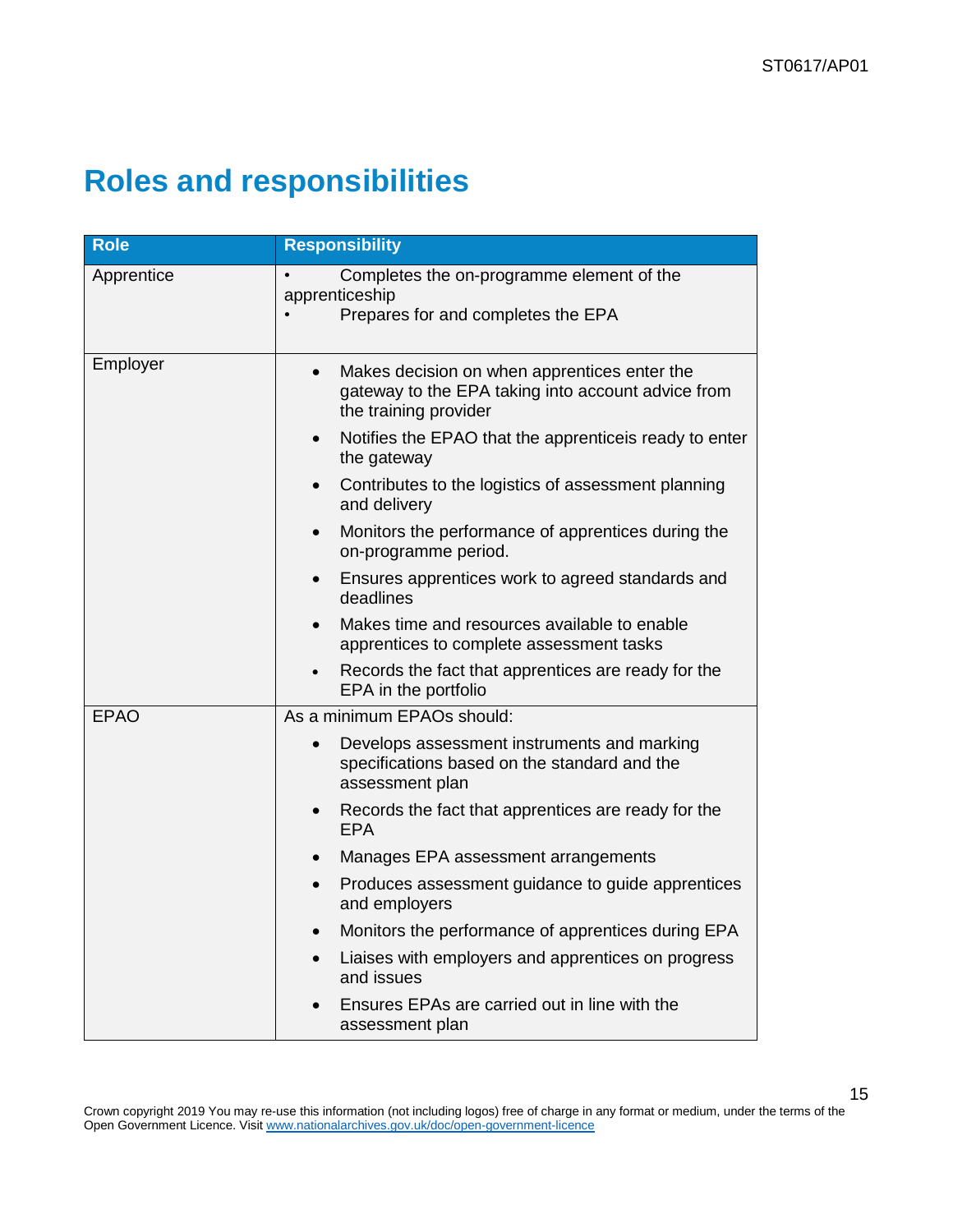|                          | Conducts quality assurance and standardization<br>activity to ensure the consistency of assessment                                                                                                                       |
|--------------------------|--------------------------------------------------------------------------------------------------------------------------------------------------------------------------------------------------------------------------|
|                          | Arranges re-takes/re-sits of assessments for<br>apprentices where they fail assessments                                                                                                                                  |
|                          | Applies for apprenticeship completion certificates                                                                                                                                                                       |
| EPAO assessor            | As a minimum an Independent assessor should:                                                                                                                                                                             |
|                          | Be independent of the apprentice, their employer and<br>training provider i.e. there must be no conflict of<br>interest                                                                                                  |
|                          | Hold or be working toward an independent assessor<br>qualification and have had training from their EPAO in<br>terms of good assessment practice, operating the<br>assessment tools and grading                          |
|                          | Attend the required number of EPAO's<br>$\bullet$<br>standardization and training events per year (as<br>defined in the IQA section)                                                                                     |
|                          | Hold a qualification in FM or a related subject at level<br>$\bullet$<br>3 or above or a minimum of 2 years' relevant FM<br>experience at management level;                                                              |
|                          | Provide evidence of current FM-related CPD;                                                                                                                                                                              |
|                          | Reviews apprentices' portfolio<br>$\bullet$                                                                                                                                                                              |
|                          | Prepares probing questions for EPA professional<br>$\bullet$<br>discussion based on the portfolio and reflective log                                                                                                     |
|                          | Conduct EPA observation and professional<br>discussion                                                                                                                                                                   |
|                          | Grades EPA observation and professional discussion<br>$\bullet$                                                                                                                                                          |
|                          | Confirms successful completion of the apprenticeship<br>$\bullet$                                                                                                                                                        |
|                          | Decides the final apprenticeship grade in accordance<br>with the grade descriptors and records the rationale<br>for it                                                                                                   |
|                          | Provides feedback to apprentices and employer                                                                                                                                                                            |
|                          | Records and provides evidence of the EPA process<br>and final result for external quality assurance<br>purposes                                                                                                          |
|                          |                                                                                                                                                                                                                          |
| <b>Training provider</b> | As a minimum the training provider should:<br>Works with the employer to ensure that the apprentice is<br>given the opportunities to develop the KSBs outlined in<br>the standard and monitors their progress during the |
|                          | on-programme period                                                                                                                                                                                                      |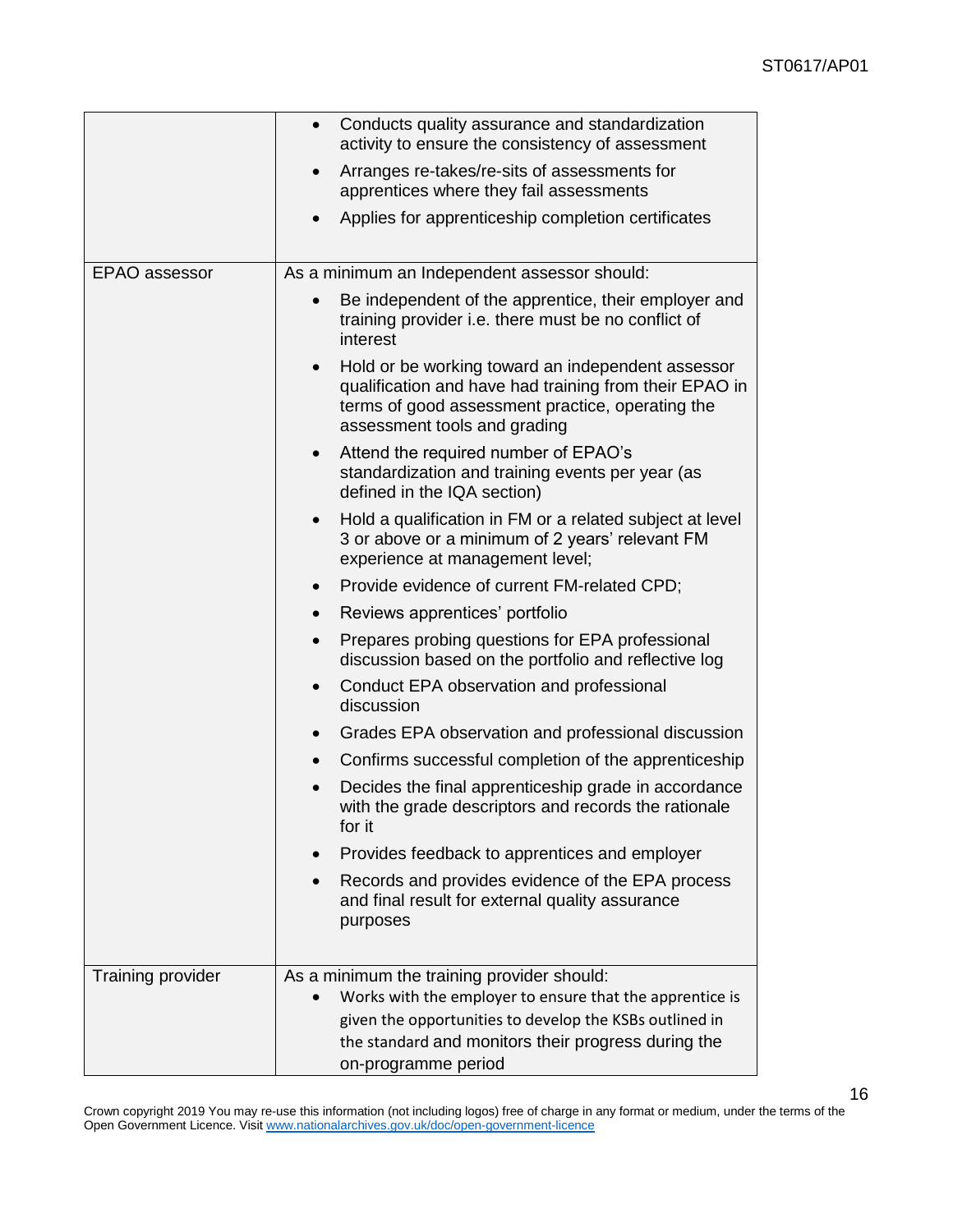| Advises the employer upon request on the<br>apprentice's readiness prior to the gateway |
|-----------------------------------------------------------------------------------------|
| Plays no part in the EPA itself                                                         |

# <span id="page-16-0"></span>**Internal Quality Assurance (IQA)**

Internal quality assurance refers to the requirements that EPA organisations must have in place to ensure consistent (reliable) and accurate (valid) assessment decisions. EPA organisations for this EPA must:

- appoint independent assessors who have knowledge of the following occupational areas: The FM industry includes a wide range of industry sub-sectors, for example, maintenance, frontof-house logistics, post-room services and portering in residential developments and commercial properties, hospitals, schools or retail centres and industrial locations. Assessors and IQAs have occupational experience in any of the industry sub-sectors and hold a qualification in FM or related subject at least at level 3.
- appoint independent assessors who are competent to deliver the end-point assessment
- provide training for independent assessors in terms of good assessment practice, operating the assessment tools and grading
- have robust quality assurance systems and procedures that support fair, reliable and consistent assessment across the organisation and over time.
- operate induction training and standardisation events for independent assessors when they begin working for the EPAO on this standard and before they deliver an updated assessment method for the first time

# <span id="page-16-1"></span>**Re-sits and re-takes**

Apprentices who fail one or more assessment method will be offered the opportunity to take a re-sit or a re-take. A re-sit does not require further learning, whereas a re-take does.

Apprentices should have a supportive action plan to prepare for the re-sit or a re-take. The apprentice's employer will need to agree that either a re-sit or re-take is an appropriate course of action.

An apprentice who fails an assessment component, and therefore the EPA in the first instance, will be required to re-sit the failed component only.

Any assessment method re-sit or re-take must be taken during the maximum EPA period, otherwise the entire EPA must be taken again, unless in the opinion of the EPAO exceptional circumstances apply outside the control of the apprentice or their employer.

Re-sits and re-takes are not offered to apprentices wishing to move from pass to merit/distinction or merit to distinction.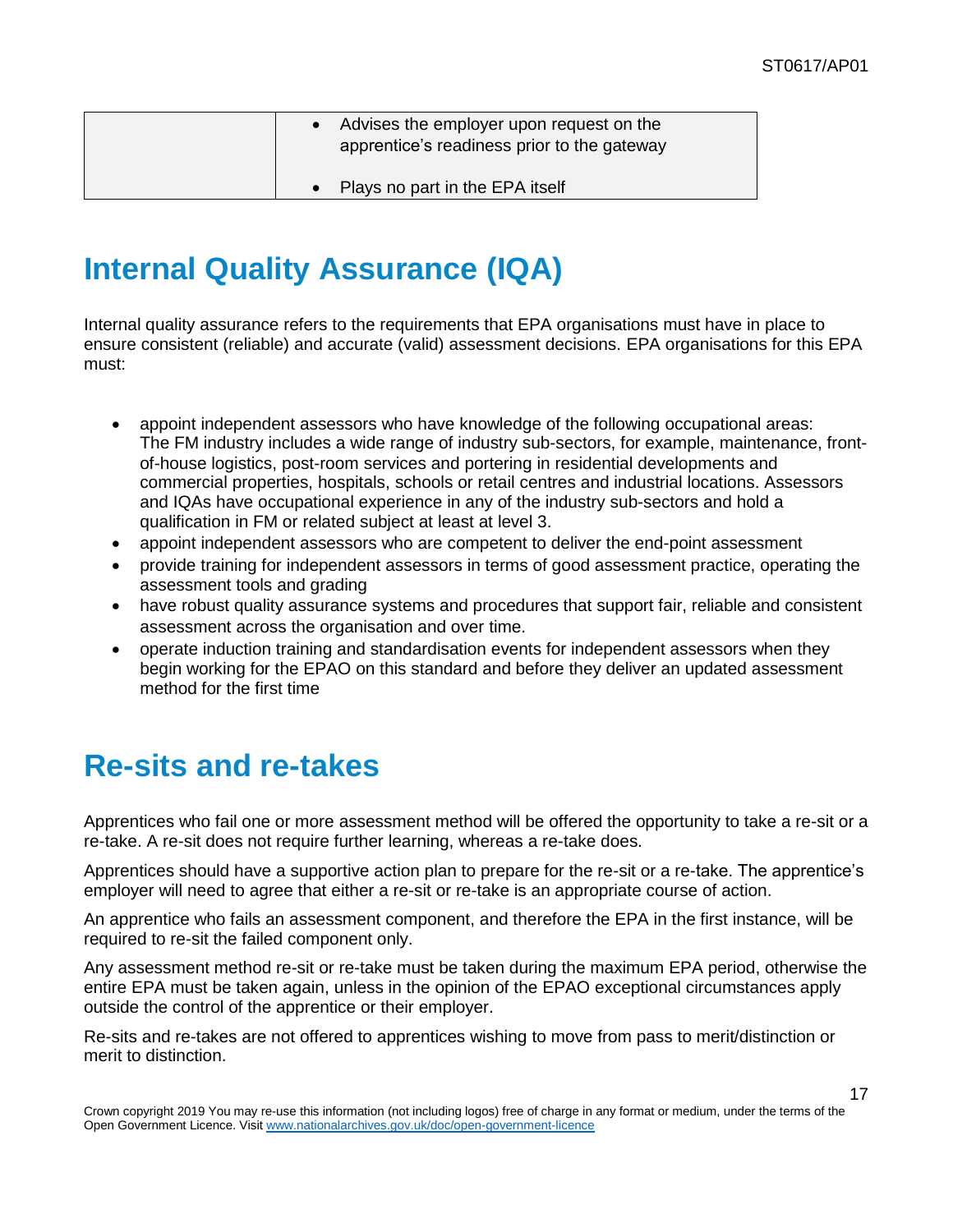Where any assessment method has to be re-sat or re-taken, the apprentice will be awarded a maximum EPA grade of pass, unless the EPAO determines there are exceptional circumstances requiring a re-sit or re-take.

## <span id="page-17-0"></span>**Affordability**

Affordability of the EPA will be aided by using at least some of the following practice:

· using an employer's premises

· assessing multiple apprentices simultaneously (this can only be done for MCQ as the other assessment methods are on a 1:1 basis)

· online assessment

# <span id="page-17-1"></span>**Professional body recognition**

This apprenticeship is designed to prepare successful apprentices to meet the requirements for Associate grade of membership of Institute of Workplace and Facilities Management

# <span id="page-17-2"></span>**Reasonable adjustments**

The EPAO must have in place clear and fair arrangements for making reasonable adjustments for this apprenticeship standard. This should include how an apprentice qualifies for Reasonable Adjustment and what Reasonable Adjustments will be made. The adjustments must maintain the validity, reliability and integrity of the assessment methods outlined in this assessment plan.

# <span id="page-17-3"></span>**Mapping of knowledge, skills and behaviours (KSBs)**

## **Assessment method 1: Knowledge Test**

#### **Knowledge**

K1.1 Legislative requirements and responsibilities relating to health and safety, access & inclusion, manual handling, working at heights, hazardous substances (COSHH), reporting of injuries, diseases etc (RIDDOR)

K1.5 The roles and responsibilities of those within the FM reporting structure

K2.3 Good practice in risk management in the FM industry e.g. security, access and inclusion

K3.1 The features and purpose of effective customer service

K3.3 The range of FM contracts and Service Level Agreements (SLAs) including customers' performance standards

Crown copyright 2019 You may re-use this information (not including logos) free of charge in any format or medium, under the terms of the Open Government Licence. Visi[t www.nationalarchives.gov.uk/doc/open-government-licence](http://www.nationalarchives.gov.uk/doc/open-government-licence)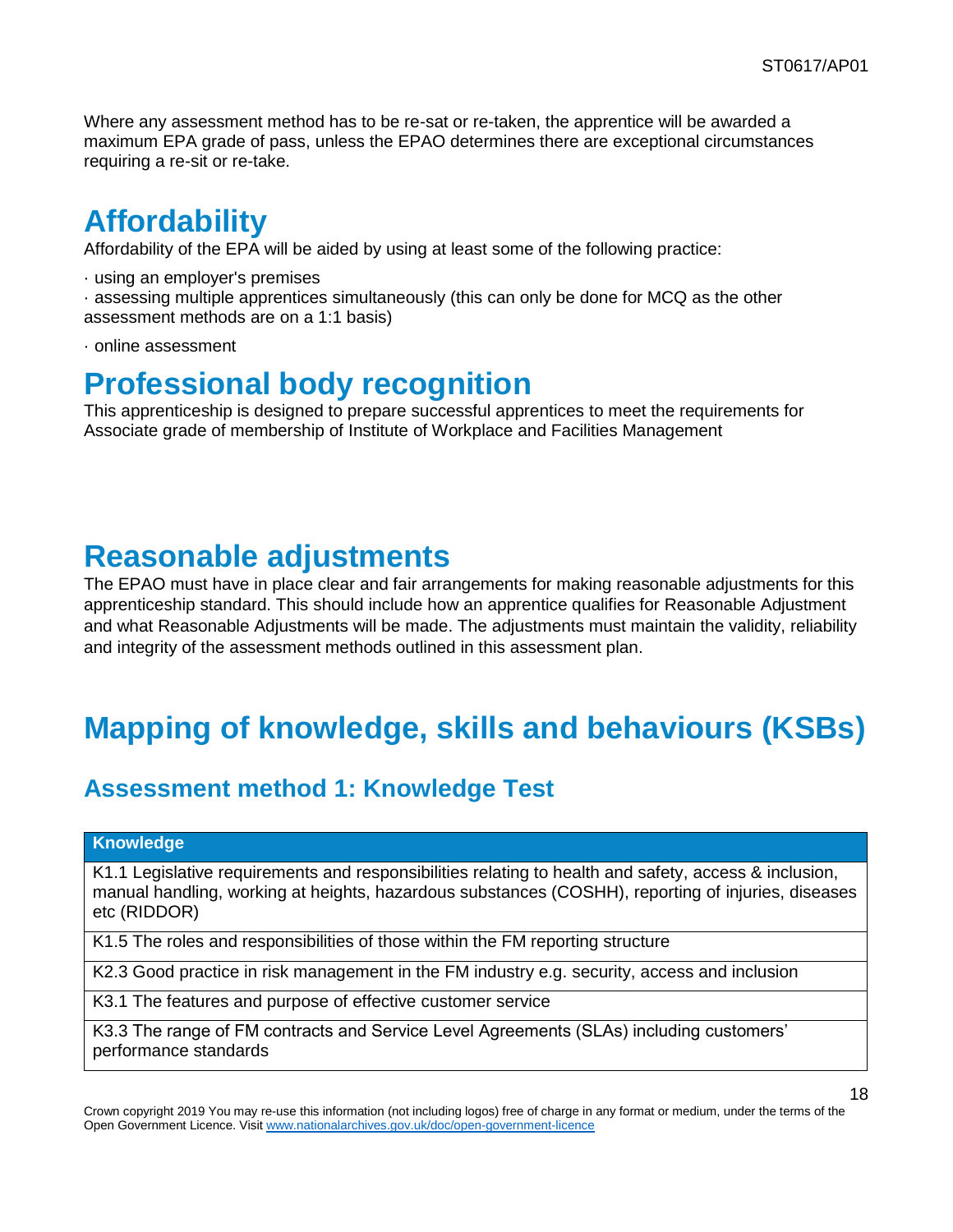K3.6 The features of a complaint's procedure and typical timescales

K3.8 How innovation and change can support good customer relationships

K4.2 The contribution of FM to support sustainability (good practice, profitability, cost-savings, quality enhancements)

K4.3 Trends in FM of sustainable practice e.g. well-being, safeguarding

K5.2 The factors to be taken into account n costing the delivery of an FM service

K5.3 The features of a Service Level Agreement (SLA)

K6.1 Types and sources of FM-related information (e.g. on health and safety, energy usage, efficiency of heating and lighting systems, security and access systems)

K6.2 The uses of FM-related information (e.g. identifying recurrent problems, performance management, cost, efficiency, quality, continuous improvement etc)

K6.3 The nature and benefits of improvements to an FM business (value to customers, sustainability, environmental, profitability, cost-savings, quality enhancements)

K6.4 The features of the FM improvement cycle

K6.5 How to use software such as Word, spreadsheets, email, internet, communications systems and FM-specific software e.g. Building Management Systems (BMS), ID card systems and facilities helpdesk and how they support the FM function

K7.4 How to carry out a condition survey (e.g. taking photos, checking furniture and fittings etc) and prepare reports

K7.5 The different roles of those involved in the organization of events (e.g. security, marketing, IT, hospitality and catering, outsourced organizations etc)

K7.6 The way in which communication used in the front-of-house function influences visitors' perceptions of an organization

K8.3 The risks and hazards associated with maintenance activities and their consequences if realized

K8.4 The use of Building Management Systems (BMS) and operation and maintenance systems manuals to maintain specified operating conditions

K9.1 The purpose and features of personal performance measurement processes e.g. appraisals, one-to-ones

K9.5 The features of effective reflective practice and the impact of personal behaviours

K10.2 The purpose of establishing good customer relations and the features of effective customer relationships

K10.3 The advantages and disadvantages of different methods of communication

K10.4 The stages of a project, roles and responsibilities within a project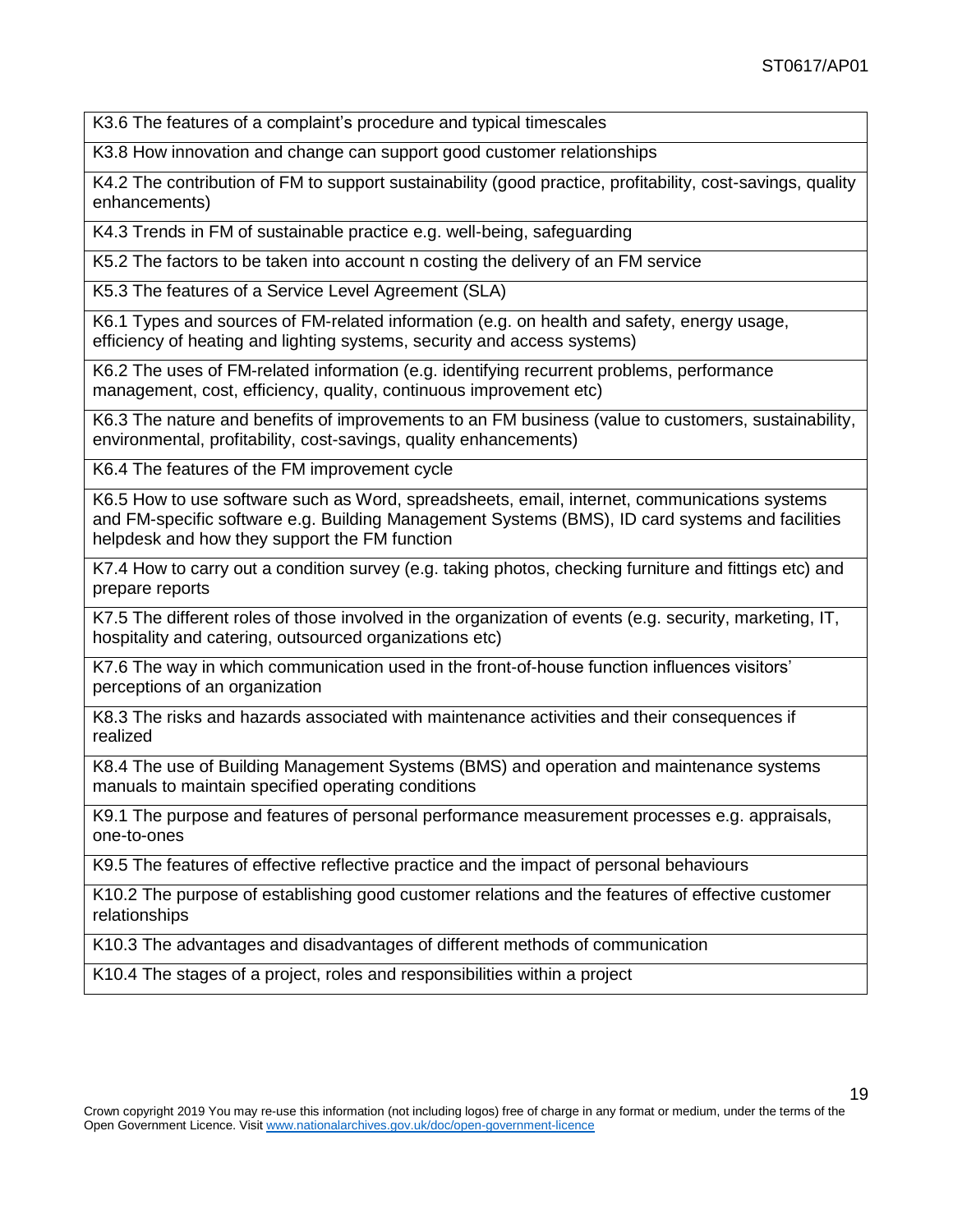## **Assessment method 2: Observation**

### **Skills**

S1.1 Comply with relevant health, safety and environmental legislation (Health and Safety at Work etc Act 1974) e.g. logging incidents, posting/distributing health and safety notices, checking fire extinguishers, fire alarms, confirming that checks have been carried out, use of PPE

S1.2 Comply with other relevant legislation e.g. food safety, employment rights and responsibilities, data protection, equality, diversity and inclusion

S1.3 Comply with standard operating procedures (SOPs) e.g. permits to work, contractor risk assessments, safe systems of work, site inductions

S1.4 Carry out health and safety checks in accordance with SOPs

S3.1 Collaborate with other colleagues (e.g. security officers, cleaning operatives, receptionists, engineers and catering staff) in accordance with SOPs

S3.2 Respond to customers' queries and incidents in accordance with SOPs

S3.5 Keep customers informed of developments, issues and delays in accordance with SOPs

S5.1 Operate the stock management system in accordance with SOPs e.g. stock checking, replenishment, stock ordering

S5.2 Confirm the correct functioning of equipment used to deliver FM services in accordance with SOPs (e.g. franking machines, reprographics equipment, cleaning equipment, vending machines, catering trolleys, radios, walkie-talkies etc)

S7.1 Provide support to the access management system in accordance with SOPs (e.g. ID checks, key authorization, security marking, security access data, building security alarm systems (access, CCTV etc)

S7.2 Ensure communal areas meet required standards of cleanliness and presentation in accordance with SOPs (e.g. cleanliness checks, keeping the area tidy and free from hazards, maintaining the currency of publicity displays, dealing with post, deliveries and laundry, acting as a traffic marshal, removing rubbish etc)

S7.3 Greet and treat visitors in accordance with SOPs

S8.2 Carry out inspections of premises and facilities to ensure the correct functioning of buildings and plant equipment in accordance with SOPs e.g. access systems, temperature checks, repairs carried out

S8.3 Carry out minor repairs and maintenance or ensure that they have been carried out in accordance with SOPs e.g. changing toner, changing batteries, replenishing stationery, PPM audits

S10.2 Communicate with customers confidently and clearly using communication methods that are appropriate to the situation in accordance with organizational expectations

Crown copyright 2019 You may re-use this information (not including logos) free of charge in any format or medium, under the terms of the Open Government Licence. Visi[t www.nationalarchives.gov.uk/doc/open-government-licence](http://www.nationalarchives.gov.uk/doc/open-government-licence)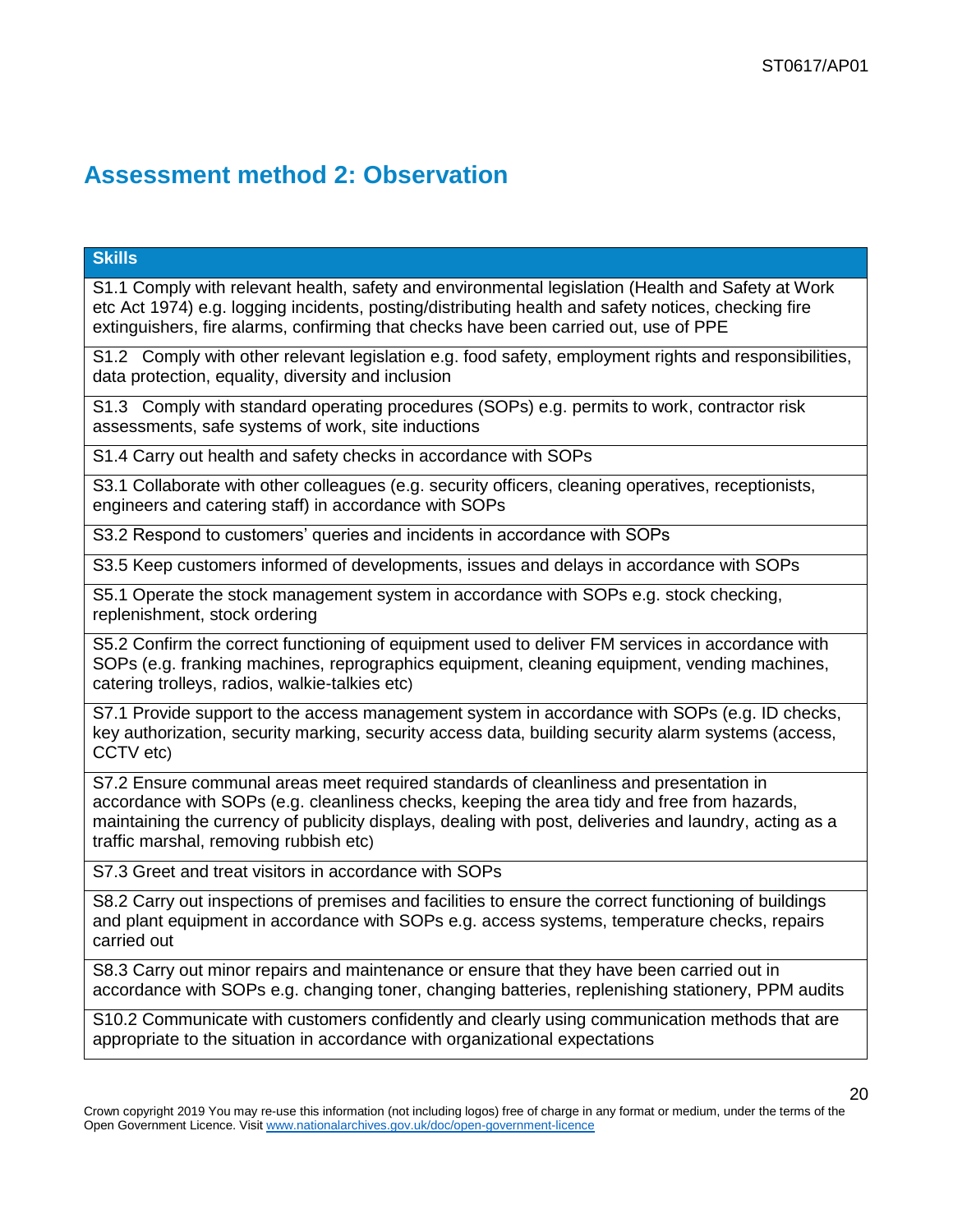**Behaviours**

B1 An active and responsive approach to all customers (internal and external)

B2Collaborating positively with others to achieve objectives and standards

B4 Thoroughness in accomplishing a task

B5 Truthful in all aspects of work

## **Assessment method 3: Professional Discussion of FM performance and knowledge**

**Knowledge**

K1.2 Other legislative requirements and responsibilities e.g. food safety, employment rights and responsibilities, data protection, equality, diversity and inclusion

K1.3 The distinctions between Hard FM (maintenance), Soft FM (support services), Total or Integrated FM and its contribution to an organization

K1.4 The roles and responsibilities of FM technical experts (e.g. contractors, engineers, surveyors etc)

K2.1 HSE Five steps to risk assessment

K2.2 The requirements of the emergency and evacuation procedures

K2.4 The limits of their personal authority and competence

K2.5 Risk-related information requirements and those of the FM risk register

K3.2 The functioning of FM services and their interrelationships

K3.4 The role of customer feedback in providing customer service

K3.5 How the requirements of the contract/SLA with the customer is used to manage their expectations

K3.7 The purpose of keeping customers informed of developments, issues and delays

K4.1 Customers' and organizational corporate social responsibility and sustainability policies and requirements e.g. environmentally-friendly initiatives; "People, Planet, Profit"

K5.1 The contribution of soft FM services to an organization (value to customers, profitability, costsavings, quality enhancements)

K5.4 How to report inefficiencies and defects and suggest improvements

K5.5 The impact of feedback in a service industry

K5.6 The requirements of relevant SOPs

K7.1 The functioning of the access management system (health and safety, security, front-of-house) including egress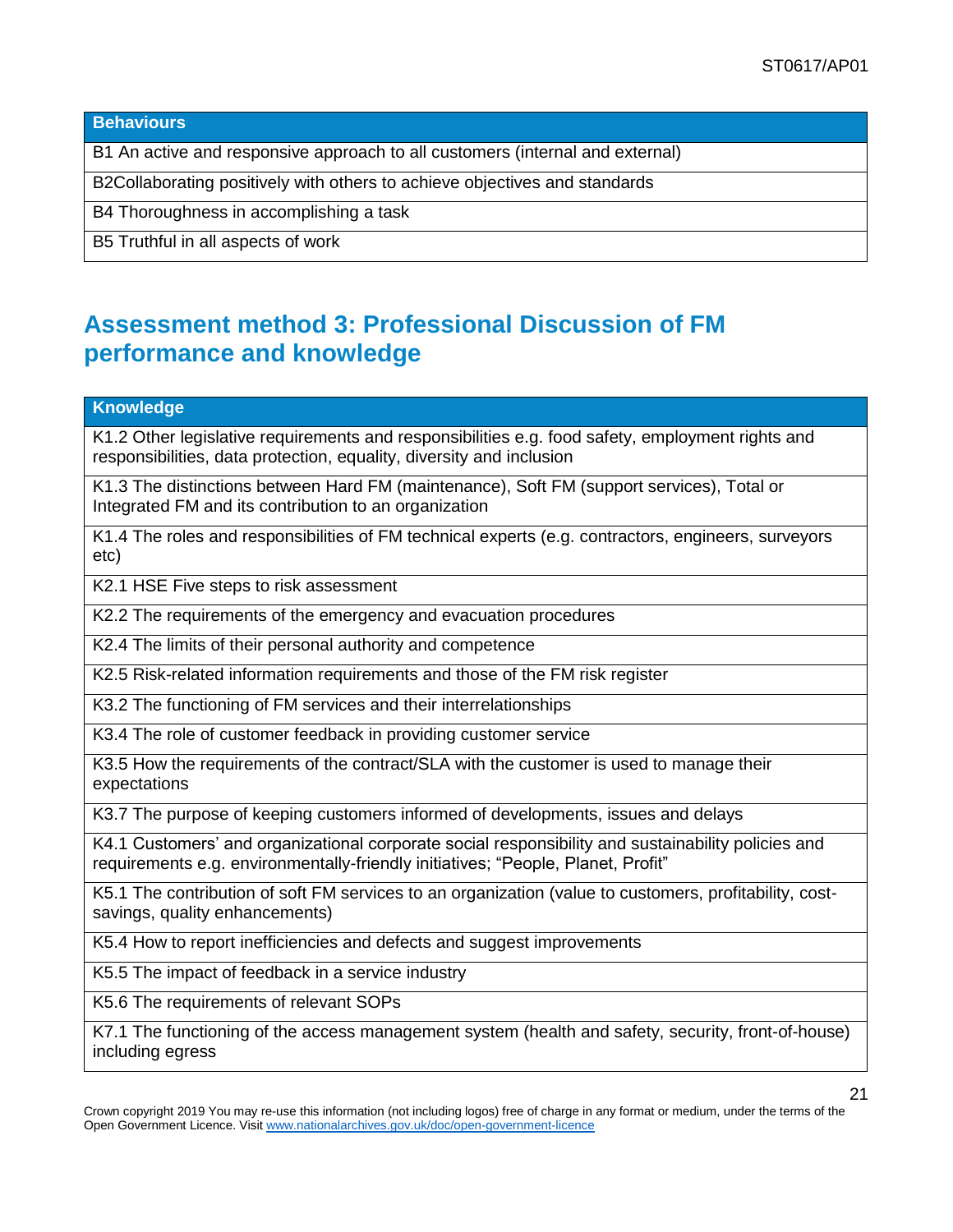K7.2 The planned maintenance programme and how it affects the front-of-house

K7.3 Why it is necessary to understand the layout of the facility and any internal access restrictions (e.g. security restrictions, management of deliveries and contractors, access and inclusion, risk management

K8.1 The contribution of hard FM to an organization (value to customers, profitability, cost-savings, quality enhancements)

K8.2 The difference between and requirements of planned preventative maintenance (PPM) and reactive maintenance

K8.5 The interrelationship and need for collaboration between the Mechanical & Engineering function and the FM function

K9.2 The requirements of a personal development plan

K9.3 Training interventions available to support the development of FM competence and knowledge

K9.4 Sources of information e.g. trade magazines, professional body

K10.1 The way in which an organization's mission, vision and values affect its operations

K10.5 The project management tools that are used in the project

#### **Skills**

S1.5 Report the findings of health and safety checks in accordance with SOPs

S2.1 Identify risks, hazards and threats to people, property and premises in accordance with SOPs

S2.2 Act on the findings of health and safety checks in accordance with SOPs

S2.3 Implement site emergency and evacuation procedures in accordance with SOPs e.g. acting as emergency evacuation marshal, submitting evacuation plans and reports/audits

S2.4 Report on the actions taken in accordance with SOPs

S3.3 Take action that is appropriate to the nature of the FM query (e.g. clarifying straightforward contractual/SLA queries, referrals/escalation)

S3.4 Deal with complaints in accordance with SOPs

S4.1 Apply policies in sustainability and corporate social responsibility in accordance with SOPs

S4.2 Identify areas for improvement in sustainable and corporate social responsibility performance in accordance with SOPs

S4.3 Make practicable suggestions for improvements to corporate social responsibility performance in accordance with SOPs

S5.3 Report the findings of equipment inspections in accordance with SOPs

S5.4 Carry out quality assurance checks in accordance with SOPs to ensure that FM services are delivered to the required standard

S5.5 Deal with feedback or escalate issues beyond their level of authority in accordance with SOPs

Crown copyright 2019 You may re-use this information (not including logos) free of charge in any format or medium, under the terms of the Open Government Licence. Visi[t www.nationalarchives.gov.uk/doc/open-government-licence](http://www.nationalarchives.gov.uk/doc/open-government-licence)